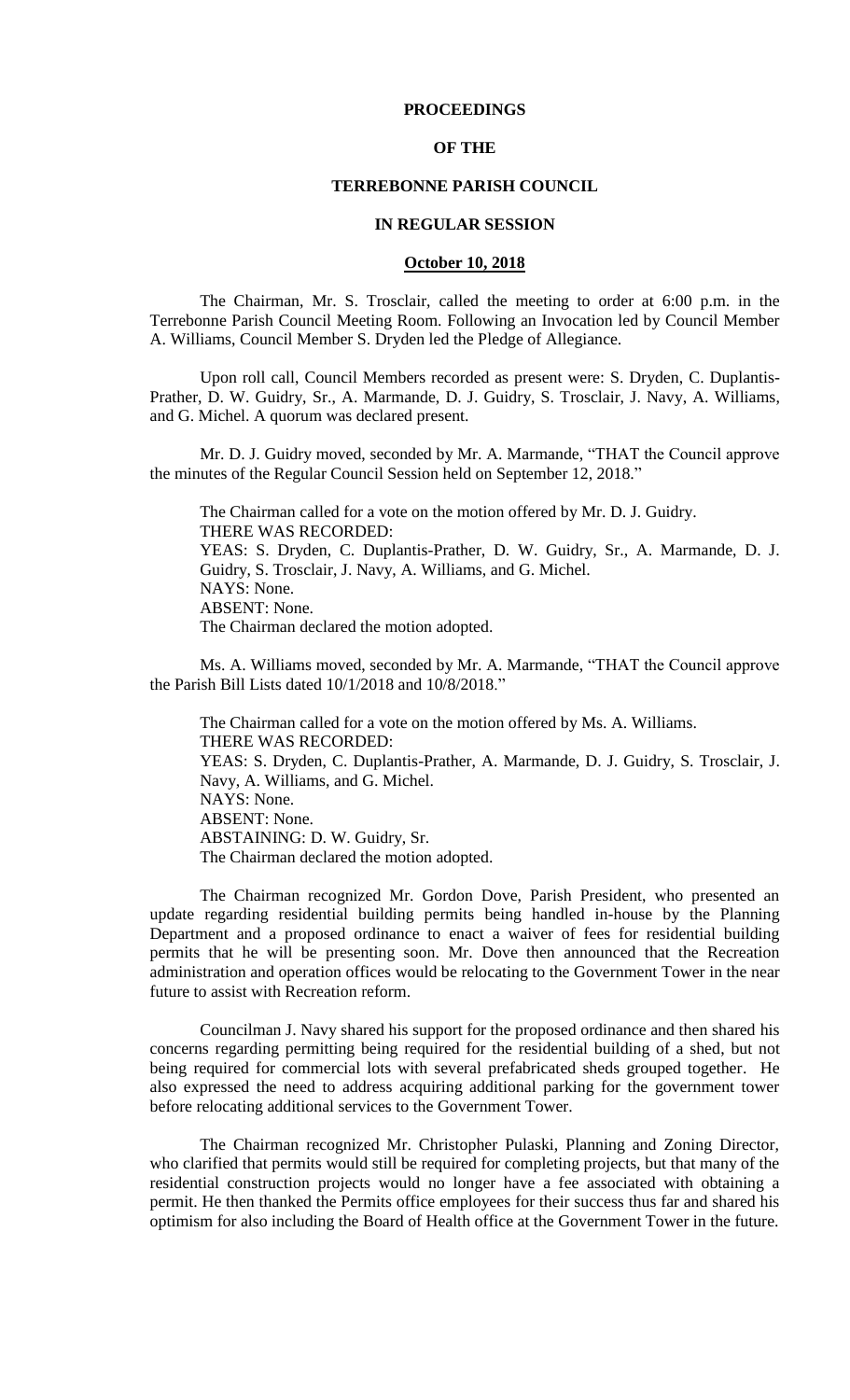Several Council Members shared their support for a proposed ordinance and the positive impacts it could provide for the Parish as a whole and encouraged members of the public to obtain permits before beginning any residential construction projects.

Upon the Chairman's request, Mr. Dove clarified that the proposed ordinance, if approved by the Council, would be in effect starting January 1, 2019.

The Chairman recognized Mr. Mike Toups, Parish Manager, who presented an update regarding drainage pump stations and generators. He then reported on a recent meeting held with Entergy regarding a waiver of fees for the Parish for the installation of security cameras on street light poles.

Council Member D.W. Guidry, Sr. stated that several lights serviced by Entergy on Highway 311 still had not been replaced and that, according to a state permit for lighting the highway, the wrong type of lights had been installed and would need to be replaced.

Upon Council Member C. Duplantis-Prather's request, Mr. Toups clarified that a lengthy power outage recently experienced was due to a main breaker meltdown at the Sixth Street Substation. He then stated that he would investigate potentially downed poles which caused power outages in other areas of the parish.

Several Council Members shared their concerns for ongoing efforts toward maintaining street lighting poles and offered suggestions for investing in new lights and for greater consistency across the utility companies. They then shared their opinions regarding the prospect of asking Entergy to attend the next Council Meeting to discuss the fees for security camera installation more in-depth.

Mr. G. Michel moved, seconded by Ms. C. Duplantis-Prather, "THAT, it now being 6:35 p.m., the Council open public hearings."

The Chairman called for a vote on the motion offered by Mr. G. Michel. THERE WAS RECORDED: YEAS: S. Dryden, C. Duplantis-Prather, D. W. Guidry, Sr., A. Marmande, D. J. Guidry, S. Trosclair, J. Navy, A. Williams, and G. Michel. NAYS: None. ABSENT: None. The Chairman declared the motion adopted.

The Chairman recognized the public for comments on the following:

A. An ordinance to amend the 2018 Adopted Operating Budget and the 5-Year Capital Outlay Budget of the Terrebonne Parish Consolidated Government for the following items and to provide for related matters:

- I. Bayou Country Sports Park, \$317,878
- II. DPW Administration Building, \$20,000
- III. LIHEAP, \$8,000
- IV. Federal Highway Administration, \$80,000
- V. Sanitation Fund , \$200,000
- VI. City Marshal, \$26,945<br>VII. Criminal Court Fund, \$
- Criminal Court Fund, \$250,000
- VIII. Civic Center, \$200,000

There were no comments from the public on the proposed ordinance.

Ms. A. Williams moved, seconded by Mr. G. Michel, "THAT the Council close the aforementioned public hearing."

The Chairman called for a vote on the motion offered by Ms. A. Williams. THERE WAS RECORDED: YEAS: S. Dryden, C. Duplantis-Prather, D. W. Guidry, Sr., A. Marmande, D. J. Guidry, S. Trosclair, J. Navy, A. Williams, and G. Michel.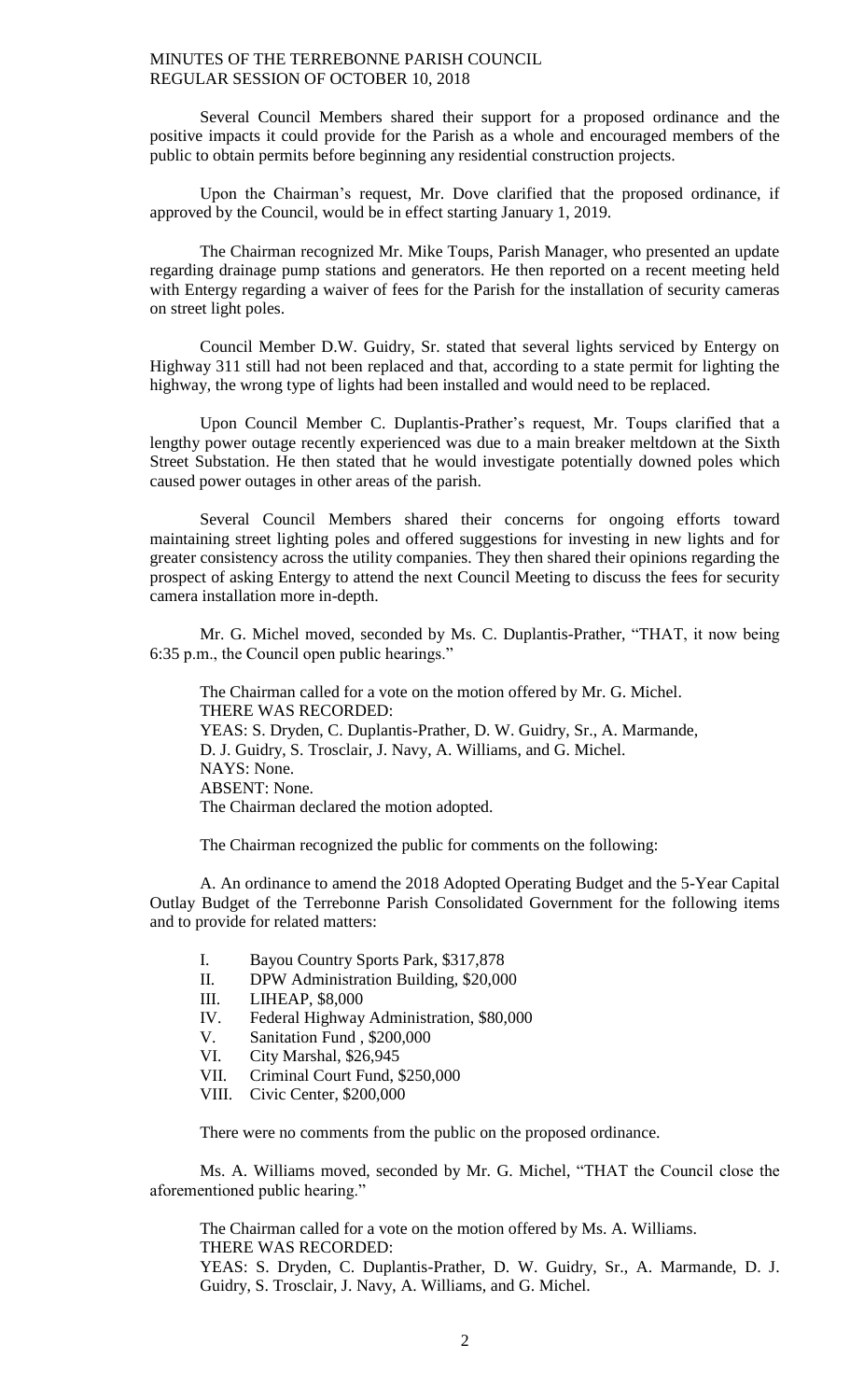> NAYS: None. ABSENT: None. The Chairman declared the motion adopted.

OFFERED BY: MS. A. WILLIAMS SECONDED BY: MR. G. MICHEL

#### **ORDINANCE NO. 9008**

AN ORDINANCE TO AMEND THE 2018 ADOPTED OPERATING BUDGET , AND THE 5-YEAR CAPITAL OUTLAY OF THE TERREBONNE PARISH CONSOLIDATED GOVERNMENT FOR THE FOLLOWING ITEMS AND TO PROVIDE FOR RELATED MATTERS.

- **I.** BAYOU COUNTRY SPORTS PARK, \$317,878
- **II.** DPW ADMINISTRATION BUILDING, \$20,000
- **III.** LIHEAP, \$8,000
- **IV.** FEDERAL HIGHWAY ADMINISTRATION, \$80,000
- **V.** SANITATION FUND , \$200,000
- **VI.** CITY MARSHAL, \$26,945
- **VII.** CRIMINAL COURT FUND, \$250,000
- **VIII.** CIVIC CENTER, \$200,000

#### **SECTION I**

**WHEREAS,** funding is needed for the Sports Park to complete two soccer fields, drainage and soccer concession stands, and

**WHEREAS**, the funding source is from the Bayou Country Sports Park for \$250,000 and the Capital Projects Control Fund for \$82,878.

**NOW, THEREFORE BE IT ORDAINED**, by the Terrebonne Parish Council, on behalf of the Terrebonne Parish Consolidated Government, that the 2018 Adopted Operating Budget and 5-Year Capital Outlay Budget be amended to recognize the funding of the Sports Park. (Attachment A)

### **SECTION II**

**WHEREAS**, several CDBG Recovery Projects have now been completed with budgeted dollars remaining needed to be distributed as listed below:

| DPW Administration Building | \$20,000     |
|-----------------------------|--------------|
| <b>Suzie Canal Levee</b>    | $(\$20,000)$ |

**WHEREAS**, the Engineering Department has reviewed and reassigned these dollars along with the approval of the State of Louisiana, Office of Community Development.

**NOW, THEREFORE BE IT FURTHER ORDAINED**, by the Terrebonne Parish Council, on behalf of the Terrebonne Parish Consolidated Government, that the 2018 Adopted Operating Budget and 5-Year Capital Outlay Budget of the Terrebonne Parish Consolidated Government be amended for the various CDBG Recovery Projects. (Attachment B)

### **SECTION III**

**WHEREAS**, the Low Income Home Energy Assistance Program (LIHEAP) has provided additional funding to encourage or enable households to reduce their home energy needs and thereby the need for energy assistance, and

**WHEREAS**, the funding will be for \$8,000.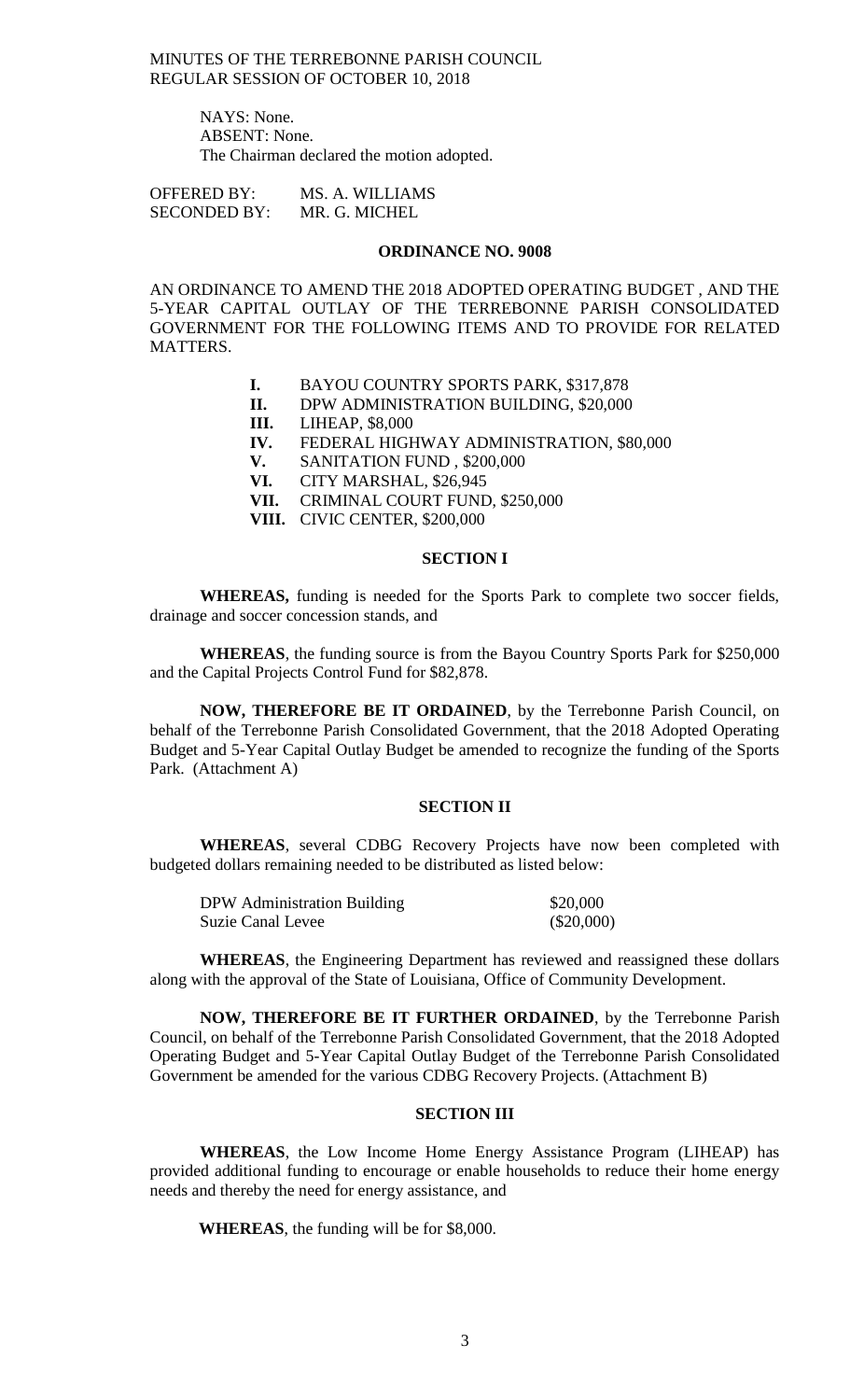**NOW, THEREFORE BE IT FURTHER ORDAINED**, by the Terrebonne Parish Council, on behalf of the Terrebonne Parish Consolidated Government, that the 2018 Adopted Budget be amended for the LIHEAP program. (Attachment C)

#### **SECTION IV**

**WHEREAS**, the Department of Transportation and Development is supplementing the funds provided for Terrebonne Parish Council on Aging through Terrebonne Parish Consolidated Government, and

**WHEREA**S, the additional funding of \$80,000 will be used to provide public transportation services within the non-urbanized portion of the service areas.

**NOW, THEREFORE BE IT FURTHER ORDAINED**, by the Terrebonne Parish Council, on behalf of the Terrebonne Parish Consolidated Government, that the 2018 Adopted Operating Budget be amended for the Federal Highway Administration Fund. (Attachment D)

### **SECTION V**

**WHEREAS**, the Sanitation Department is in need of an additional \$200,000 to purchase an air burner to replace the current air burner green waste fire box that is broken and dangerous to operate, and

**WHEREAS**, the funding source for the \$200,000 is from the Sanitation Fund Balance.

**NOW, THEREFORE BE IT FURTHER ORDAINED**, by the Terrebonne Parish Council, on behalf of the Terrebonne Parish Consolidated Government, that the 2018 Adopted Operating Budget be amended for the Sanitation Fund. (Attachment E)

### **SECTION VI**

**WHEREAS,** the Marshal's Office is in need of an additional \$26,945 to purchase a new vehicle, and

**WHEREAS**, the funding source for the \$26,945 is from the Marshal's Fund Balance.

**NOW, THEREFORE BE IT FURTHER ORDAINED**, by the Terrebonne Parish Council, on behalf of the Terrebonne Parish Consolidated Government, that the 2018 Adopted Operating Budget be amended for the Marshal's Fund. (Attachment F)

#### **SECTION VII**

**WHEREAS**, the Criminal Court Fund needs additional funding of \$250,000, and

**WHEREAS**, the funding source for the \$250,000 is from the General Fund, Fund Balance.

**NOW, THEREFORE BE IT FURTHER ORDAINED**, by the Terrebonne Parish Council, on behalf of the Terrebonne Parish Consolidated Government, that the 2018 Adopted Operating Budget be amended for the Criminal Court Fund. (Attachment G)

### **SECTION VIII**

**WHEREAS**, the Civic Center needs additional funding of \$200,000, and

**WHEREAS**, the funding source for the \$200,000 is from the General Fund, Fund Balance.

**NOW, THEREFORE BE IT FURTHER ORDAINED**, by the Terrebonne Parish Council, on behalf of the Terrebonne Parish Consolidated Government, that the 2018 Adopted Operating Budget be amended for the Civic Center. (Attachment H)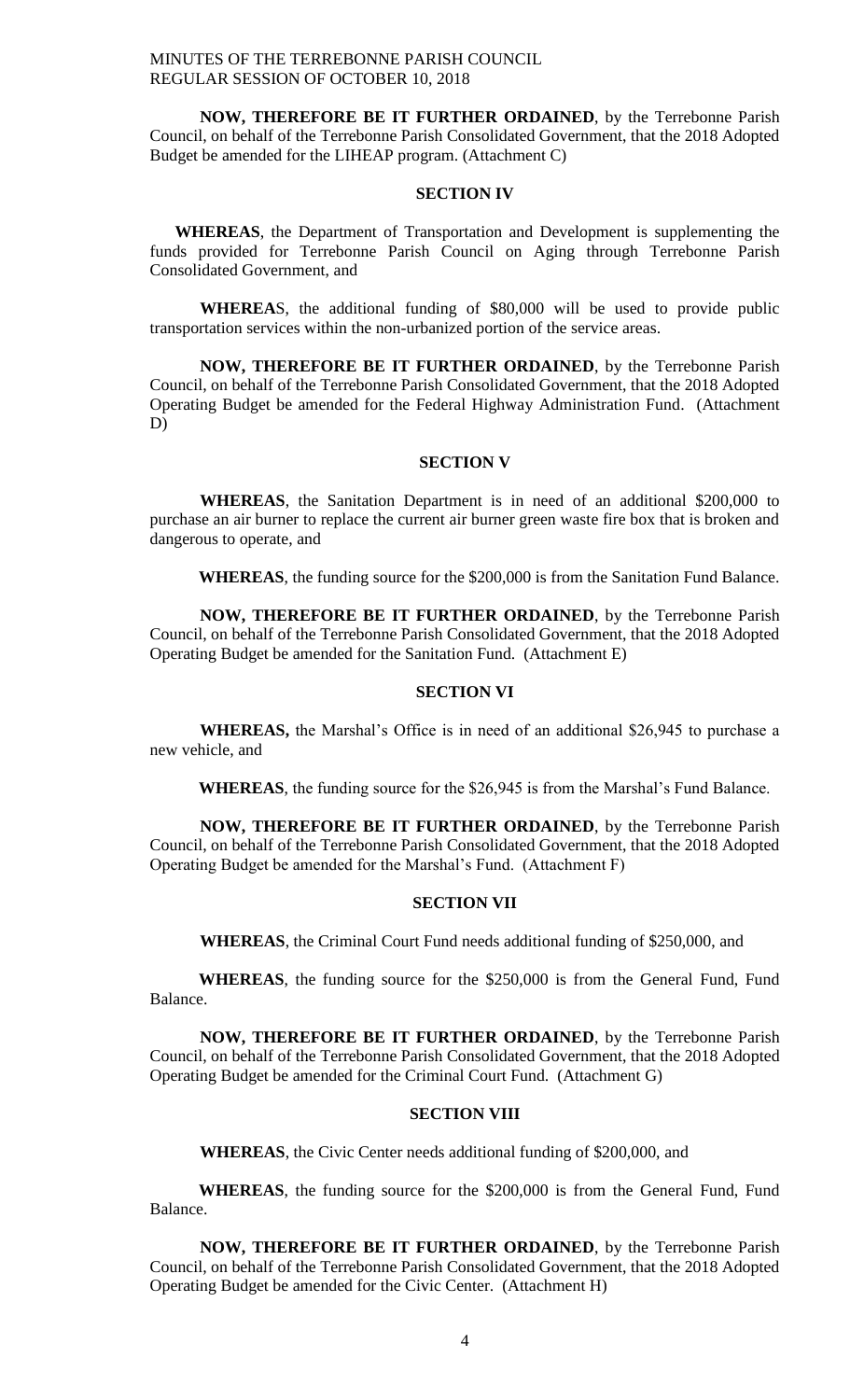#### **SECTION IX**

If any word, clause, phrase, section or other portion of this ordinance shall be declared null, void, invalid, illegal, or unconstitutional, the remaining words, clauses, phrases, sections and other portions of this ordinance shall remain in full force and effect, the provisions of this ordinance hereby being declared to be severable.

#### **SECTION X**

This ordinance shall become effective upon approval by the Parish President or as otherwise provided in Section 2-13(b) of the Home Rule Charter for a Consolidated Government for Terrebonne Parish, whichever occurs sooner.

This ordinance, having been introduced and laid on the table for at least two weeks, was voted upon as follows:

THERE WAS RECORDED:

YEAS: S. Dryden, C. Duplantis-Prather, D.W. Guidry, Sr., A. Marmande, D.J. Guidry, S. Trosclair, J. Navy, A. Williams and G. Michel. NAYS: None. NOT VOTING: None. ABSTAINING: None. ABSENT: None. The Chairman declared the ordinance adopted on this, the 10th day of October 10, 2018.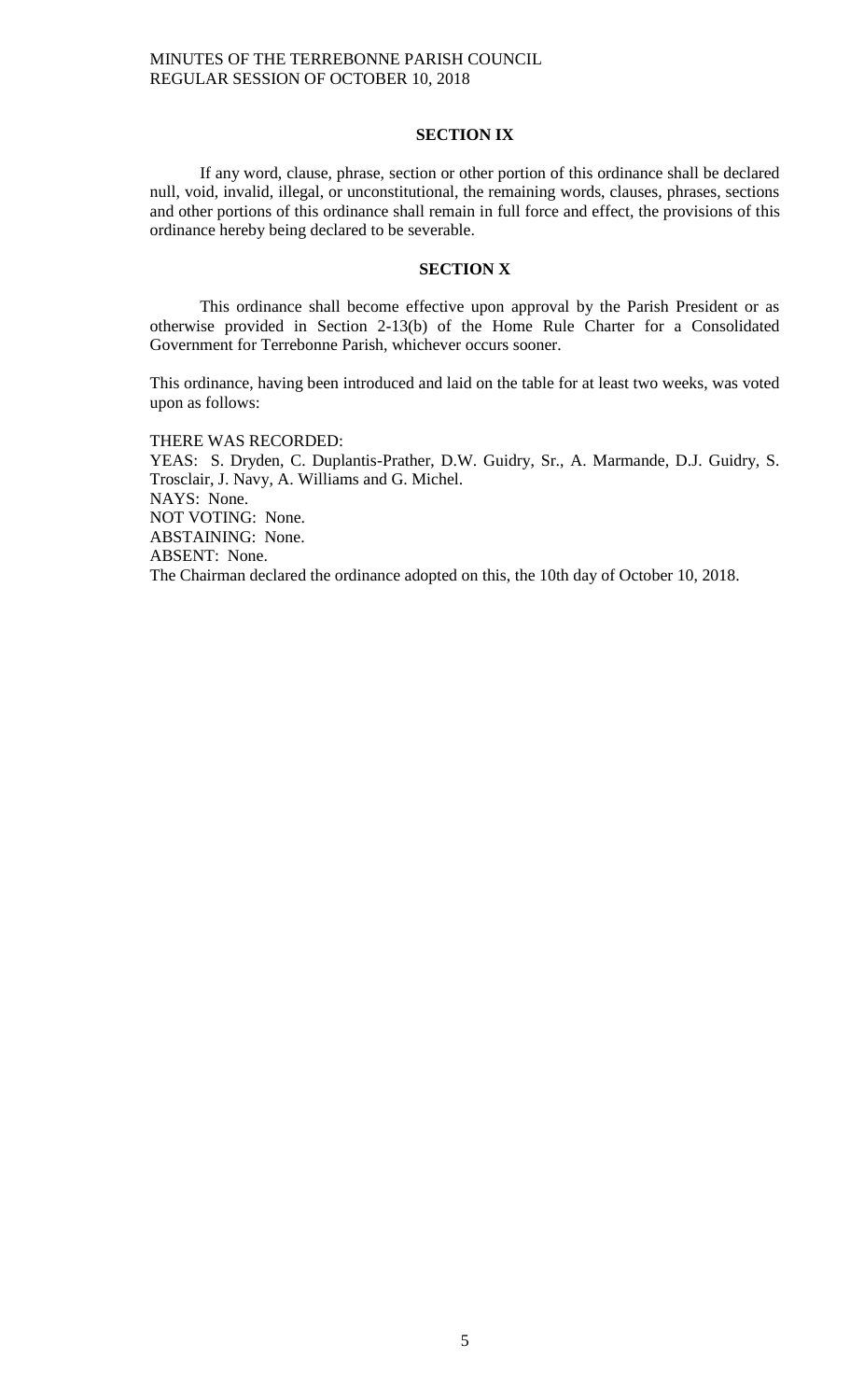# **ATTACHMENT A - Bayou Country Sports Park**

|                                        | 2018                     |               |           |
|----------------------------------------|--------------------------|---------------|-----------|
|                                        | <b>Adopted</b>           | <b>Change</b> | Amended   |
|                                        |                          |               |           |
| <b>Bayou Country Sports Park</b>       | 871,897                  | 317,878       | 1,189,775 |
| Recreation 2/3                         | (440,000)                | (235,000)     | (675,000) |
| <b>Bayou Country Sports Park</b>       | 440,000                  | 235,000       | 675,000   |
| Other Fees                             | 200,000                  | (200,000)     |           |
| <b>Shells</b>                          | 160,000                  | 15,000        | 175,000   |
| <b>Transfer from Bayou Sports Park</b> | $\overline{\phantom{0}}$ | (15,000)      | (15,000)  |
| Transfer to Road & Bridge              |                          | 15,000        | 15,000    |
| Fund balance (decrease)                | n/a                      | (50,000)      | n/a       |
| Fund balance (decrease)                | n/a                      | (82, 878)     | n/a       |

# **ATTACHMENT B - DPW Administration Bldg**

|                              | 2018           |               |           |
|------------------------------|----------------|---------------|-----------|
|                              | <b>Adopted</b> | <b>Change</b> | Amended   |
|                              |                |               |           |
| DPW Administration Building  | 291,391        | 20,000        | 311,391   |
| CDBG Suzie Canal North Levee | 3,014,090      | (20,000)      | 2,994,090 |

# **ATTACHMENT C - LIHEAP**

|                                 | 2018      |               |           |
|---------------------------------|-----------|---------------|-----------|
|                                 | Adopted   | <b>Change</b> | Amended   |
|                                 |           |               |           |
| <b>LIHEAP</b>                   | (209,313) | (8,000)       | (217,313) |
| <b>Transfer to General Fund</b> |           | 8,000         | 8,000     |
| <b>Transfer from LIHEAP</b>     |           | (8,000)       | (8,000)   |
| <b>LHFA Client Education</b>    |           | 8,000         | 8,000     |

# **ATTACHMENT D - Federal Highway Administration**

|                              | 2018           |               |           |
|------------------------------|----------------|---------------|-----------|
|                              | <b>Adopted</b> | <b>Change</b> | Amended   |
|                              |                |               |           |
| Other Fees                   | 294,049        | 80,000        | 374,049   |
| FTA Grant-Planning & Capital | (294,049)      | (80,000)      | (374,049) |

### **ATTACHMENT E - Sanitation**

|                        | 2018                            |           |         |
|------------------------|---------------------------------|-----------|---------|
|                        | <b>Adopted</b><br><b>Change</b> |           | Amended |
|                        |                                 |           |         |
| Machinery & Equipment  | 585,384                         | 200,000   | 785,384 |
| Fund Blance (decrease) | n/a                             | (200,000) | n/2     |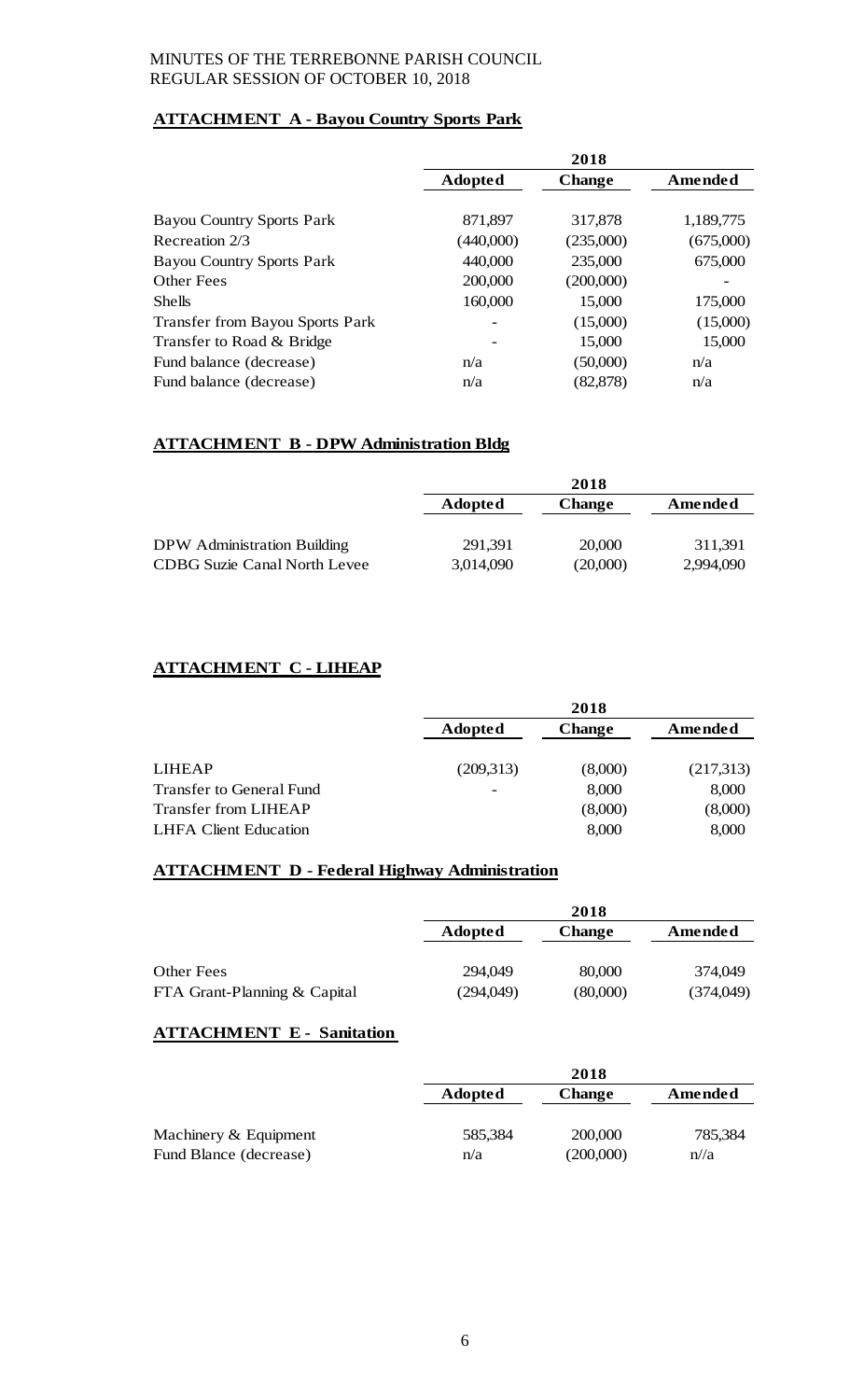### **ATTACHMENT F - City Marshal**

|                         | 2018           |               |         |
|-------------------------|----------------|---------------|---------|
|                         | <b>Adopted</b> | <b>Change</b> | Amended |
| Motor Vehicles          | 4,309          | 26.945        | 31,254  |
| Fund Balance (decrease) | n/a            | (26,945)      | n/2     |

### **ATTACHMENT G - Criminal Court Fund**

|                                        | 2018           |               |             |
|----------------------------------------|----------------|---------------|-------------|
|                                        | <b>Adopted</b> | <b>Change</b> | Amended     |
|                                        |                |               |             |
| Transfer from General Fund             | (1,690,146)    | (250,000)     | (1,940,146) |
| Fund Balance (increase)                | n/a            | 250,000       | n/a         |
| <b>Transfer to Criminal Court Fund</b> | 1,690,146      | 250,000       | 1,940,146   |
| Fund Balance (decrease)                | n/a            | (250,000)     | n/a         |

### **ATTACHMENT G - Civic Center**

|                            | 2018           |               |             |
|----------------------------|----------------|---------------|-------------|
|                            | <b>Adopted</b> | <b>Change</b> | Amended     |
|                            |                |               |             |
| Transfer from General Fund | (802, 379)     | (200,000)     | (1,002,379) |
| Fund Balance (increase)    | n/a            | 200,000       | n/a         |
| Transfer to Civic Center   | 802,379        | 250,000       | 1,052,379   |
| Fund Balance (decrease)    | n/a            | (250,000)     | n/a         |

The Chairman recognized the public for comments on the following:

B. An ordinance to dedicate and accept the maintenance/operation of the street(s), drainage servitudes, gas, and rights-of-way for "Capital Commercial Development, Phase 4C;" energize and accept the street lights and to incorporate the extension of "Capital Boulevard" and the extension of "Valhi Boulevard" into the Enhanced 911 Emergency Response System.

There were no comments from the public on the proposed ordinance.

Mr. D. W. Guidry, Sr. moved, seconded by Mr. G. Michel, "THAT the Council close the aforementioned public hearing."

The Chairman called for a vote on the motion offered by Mr. D. W. Guidry, Sr. THERE WAS RECORDED: YEAS: S. Dryden, C. Duplantis-Prather, D. W. Guidry, Sr., A. Marmande, D. J. Guidry, S. Trosclair, J. Navy, A. Williams, and G. Michel. NAYS: None. ABSENT: None. The Chairman declared the motion adopted.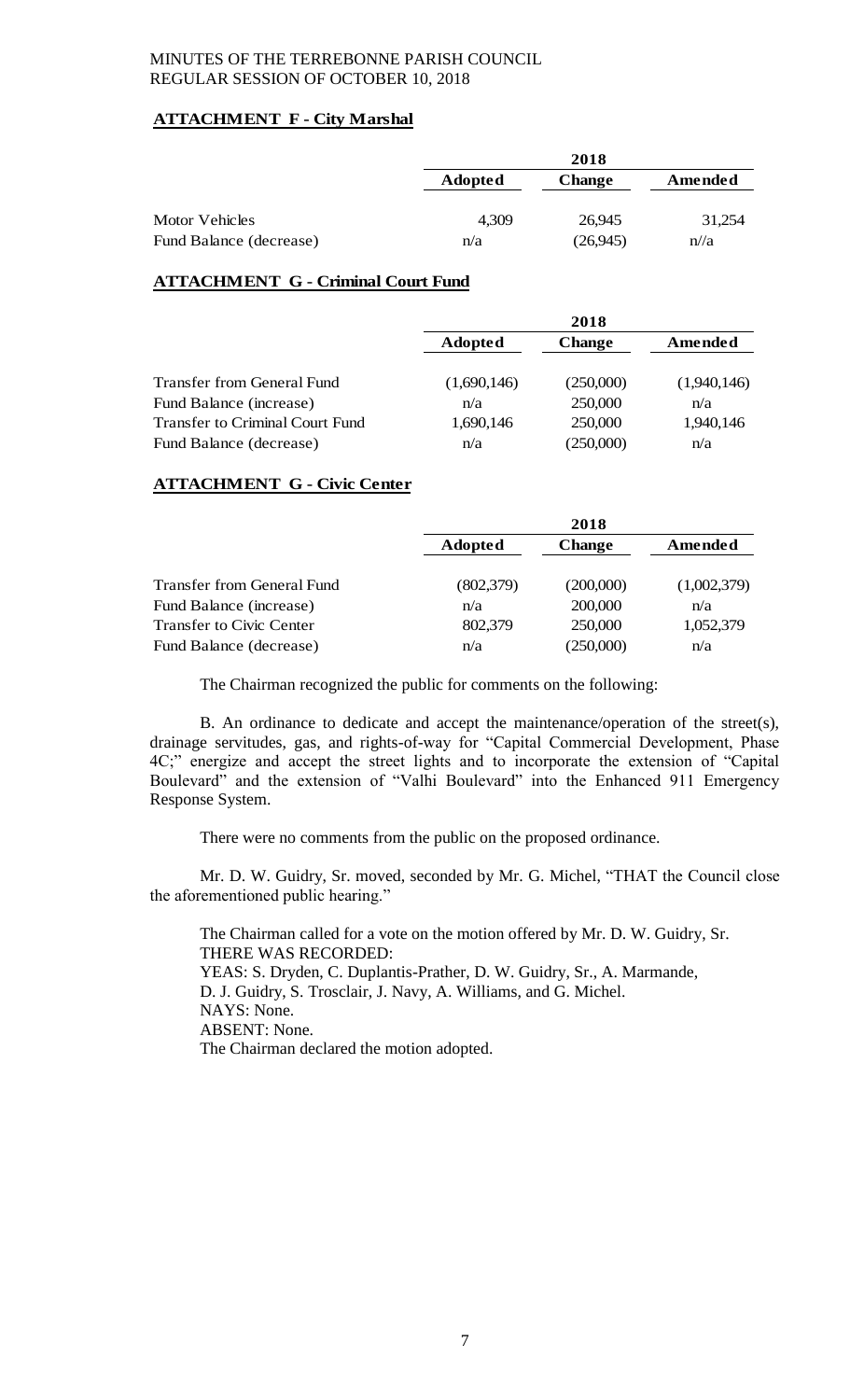OFFERED BY: MR. DARRIN GUIDRY SECONDED BY: MR. G. MICHEL

#### **ORDINANCE NO. 9009**

AN ORDINANCE DEDICATING AND ACCEPTING THE MAINTENANCE/OPERATION OF THE STREET(S), DRAINAGE SERVITUDES, GAS, AND RIGHTS-OF-WAY FOR "CAPITAL COMMERCIAL DEVELOPMENT, PHASE 4C;" ENERGIZE AND ACCEPT THE STREET LIGHTS; AND TO INCORPORATE THE EXTENSION OF "CAPITAL BOULEVARD" AND THE EXTENSION OF "VALHI BOULEVARD" INTO THE ENHANCED 911 EMERGENCY RESPONSE SYSTEM FOR THE PURPOSE OF PROVIDING A BETTER MEANS OF LOCATING ADDRESSES; AND TO SET FORTH AN EFFECTIVE DATE FOR THE INCORPORATION OF STREET NAME(S), TO INFORM THE PROPER AGENCIES OF THE STREET NAME(S), AND TO AUTHORIZE THE INSTALLATION OF THE APPROPRIATE STREET SIGN(S), AND TO ADDRESS OTHER MATTERS RELATIVE THERETO.

#### **SECTION I**

**BE IT ORDAINED** that the Terrebonne Parish Council, on behalf of Terrebonne Parish Consolidated Government, dedicates and accepts the maintenance/operation of the street(s), drainage servitudes, gas, and rights-of-way; and energize and accept the street lights as depicted as depicted on a plat, prepared on July 20, 2018 by Milford & Associates, Inc. titled "Capital Commercial Development, Phase 4C", a copy of which is attached hereto and made a part hereof;

**BE IT FURTHER ORDAINED** effective on the 21st day of November, 2018, that the extension of "Capital Boulevard" and the extension of "Valhi Boulevard" be incorporated into the Enhanced 911 Emergency Response System;

**BE IT FURTHER ORDAINED** that a copy of this ordinance be submitted to the Terrebonne Parish Communications Board, local U.S. Postal Services, fire districts, Acadian Ambulance, Terrebonne Parish Sheriff's Office, and any other appropriate agency; and

**BE IT FURTHER ORDAINED** that the Parish Forces be directed to install the proper street sign on the appropriate street, and that any other actions relative thereto be addressed.

#### **SECTION II**

If any word, clause, phrase, section or other portion of this ordinance shall be declared null, void, invalid, illegal, or unconstitutional, the remaining words, clauses, phrases, sections or other portions of this ordinance shall remain in full force and effect, the provisions of this section hereby being declared to be severable.

This ordinance, having been introduced and laid on the table for at least two weeks, was voted upon as follows:

This ordinance, having been introduced and laid on the table for at least two weeks, was voted upon as follows:

THERE WAS RECORDED: YEAS: S. Dryden, C. Duplantis-Prather, D.W. Guidry, Sr., A. Marmande, D.J. Guidry, S. Trosclair, J. Navy, A. Williams and G. Michel. NAYS: None. NOT VOTING: None. ABSTAINING: None. ABSENT: None. The Chairman declared the ordinance adopted on this, the 10th day of October 10, 2018.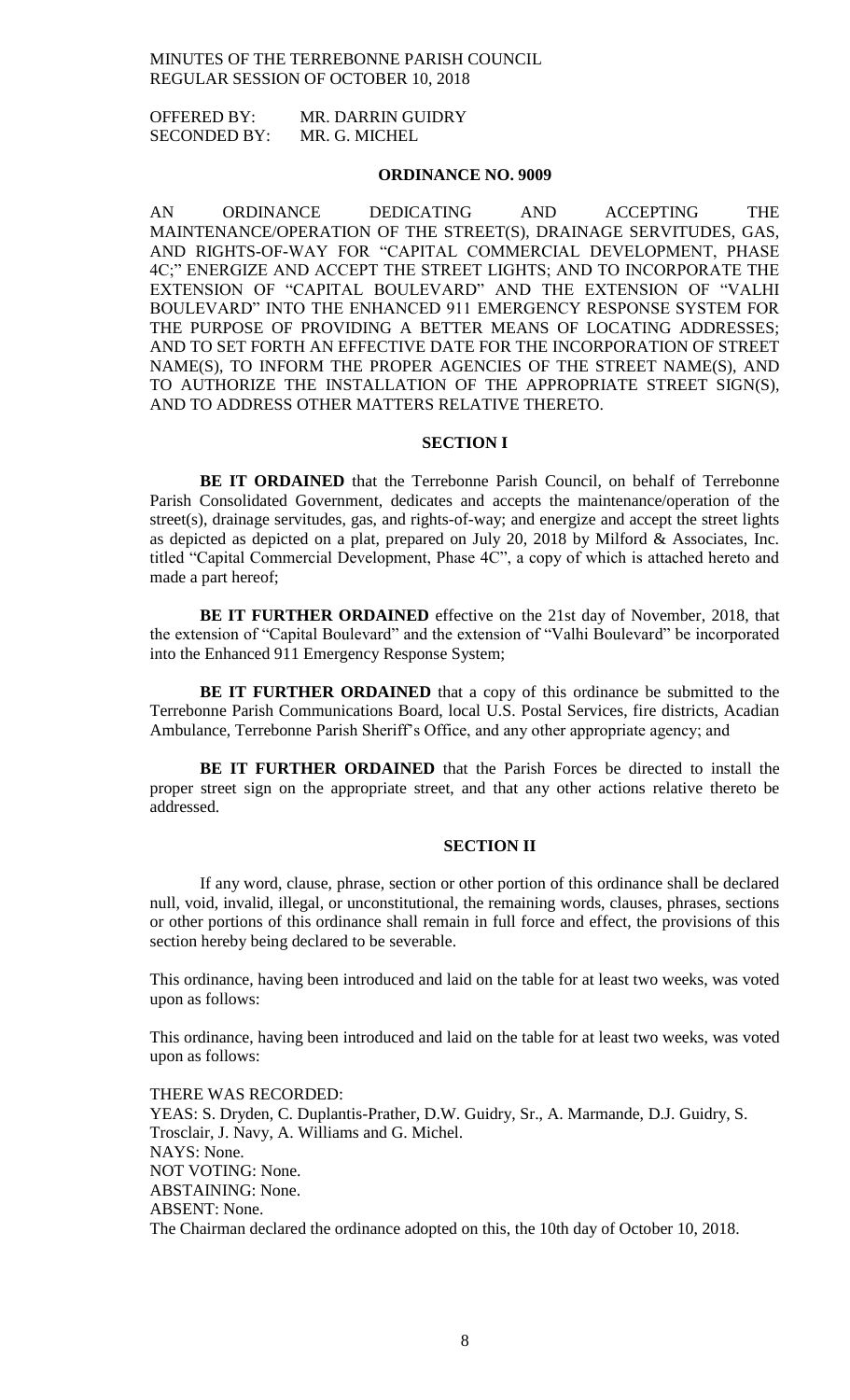The Chairman recognized the public for comments on the following:

C. The Proposed 2019 Parish Budget and Five Year Capital Outlay Budget.

There were no comments from the public on the proposed ordinance.

Mr. G. Michel moved, seconded by Ms. A. Williams, "THAT the Council continue the aforementioned public hearing to the October 24, 2018 meeting."

The Chairman called for a vote on the motion offered by Mr. G. Michel. THERE WAS RECORDED: YEAS: S. Dryden, C. Duplantis-Prather, D. W. Guidry, Sr., A. Marmande, D. J. Guidry, S. Trosclair, J. Navy, A. Williams, and G. Michel. NAYS: None. ABSENT: None. The Chairman declared the motion adopted.

Ms. A. Williams moved, seconded by Ms. C. Duplantis-Prather, "THAT the Council return to the regular order of business."

The Chairman called for a vote on the motion offered by Ms. A. Williams. THERE WAS RECORDED: YEAS: S. Dryden, C. Duplantis-Prather, D. W. Guidry, Sr., A. Marmande, D. J. Guidry, S. Trosclair, J. Navy, A. Williams, and G. Michel. NAYS: None. ABSENT: None. The Chairman declared the motion adopted.

Council Member G. Michel read aloud a proclamation declaring October 2018 as "Dysautonomia Awareness Month" in Terrebonne Parish.

The Chairman recognized Ms. Carmen Gonzales, Dysautonomia International, who shared her experiences in being diagnosed and living with dysautonomia. She then shared with the Council her goal of reaching out to each of the parishes in Louisiana in order to provide education regarding dysautonomia and its diagnosis to medical professionals and local schools.

Council Member C. Duplantis-Prather thanked Ms. Gonzales for attending and offered her assistance in reaching out to local organizations that would benefit from the education being offered by Dysautonomia International.

Council Member D. W. Guidry, Sr. read aloud a proclamation declaring the week of October 15-19, 2018 as "Houma-Terrebonne Chamber of Commerce Week" in Terrebonne Parish.

The Chairman recognized Mr. Jason Bergeron, Chamber of Commerce Chairman, who thanked the Council for the recognition and shared a number of activities to be held in honor of the Chamber's 100<sup>th</sup> anniversary.

Council Member J. Navy read aloud a proclamation declaring the week of October 23- 31, 2018 as "Red Ribbon Week" in Terrebonne Parish.

The Chairman recognized Ms. Anastasia Brown, Lance Corporal of the Terrebonne Young Marines, who thanked the Council for the recognition and shared the Young Marines' mission to educate the public regarding illicit drug use and drug prevention during Red Ribbon Week.

Several Council Members commended Ms. Brown and the Young Marines as well as the Houma Police Department for their involvement with Red Ribbon Week and their efforts to raise awareness and encourage prevention of the use of illicit drugs.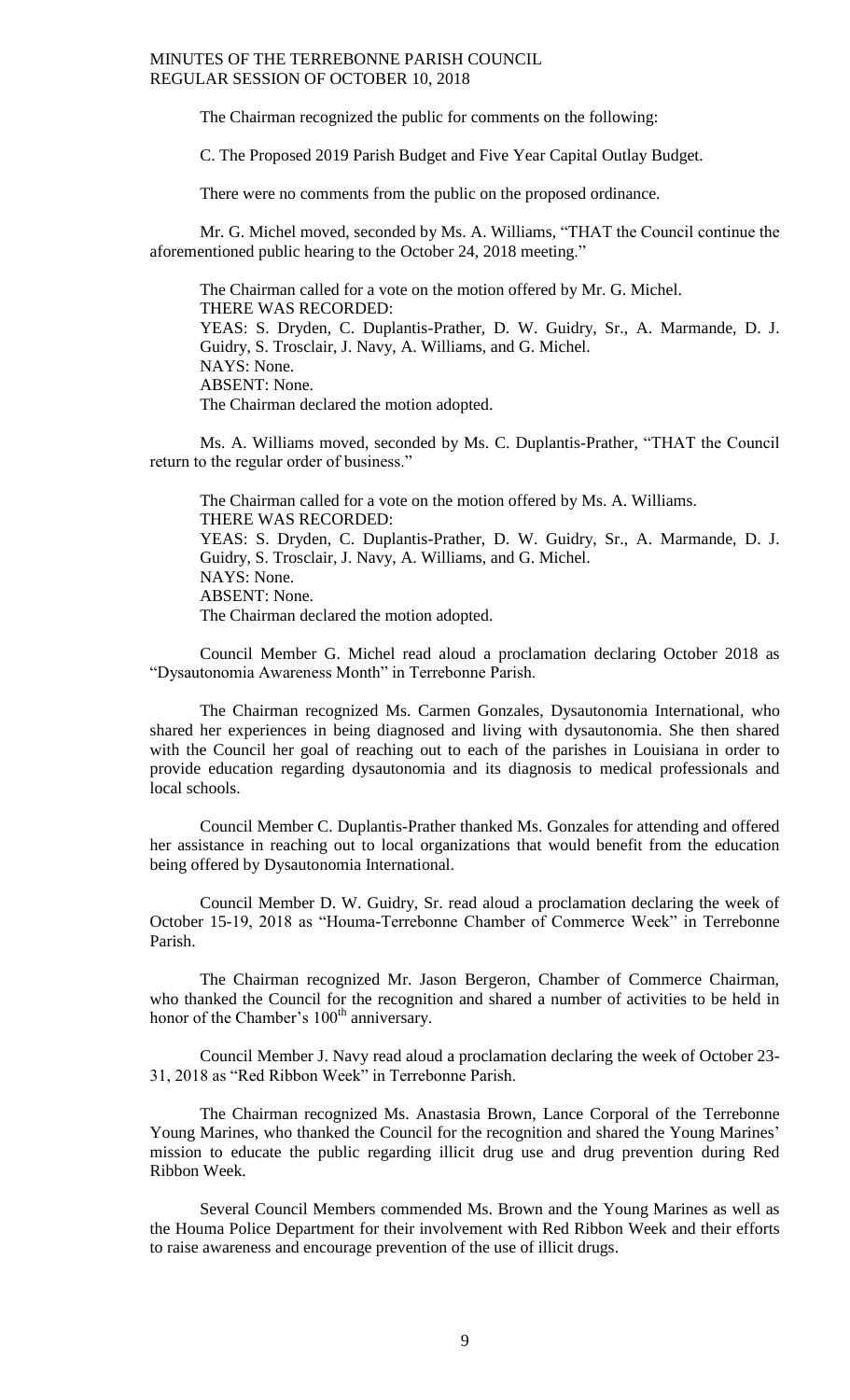Mr. D. W. Guidry, Sr. moved, seconded by Mr. G. Michel, "THAT the Council approve the co-sponsorship request from Recreation District No. 2-3 for a Forum to discuss Recreation needs to be held at the Houma-Terrebonne Civic Center on October 24, 2018."

The Chairman called for a vote on the motion offered by Mr. D. W. Guidry, Sr. THERE WAS RECORDED: YEAS: S. Dryden, C. Duplantis-Prather, D. W. Guidry, Sr., A. Marmande, D. J. Guidry, S. Trosclair, J. Navy, A. Williams, and G. Michel. NAYS: None. ABSENT: None. The Chairman declared the motion adopted.

The Chairman recognized Mr. Tommie Jenkins of Universal Construction who gave a brief presentation regarding his company's history and the services his company provides concerning contracting work and residential elevation projects then expressed a desire to complete similar projects for Terrebonne Parish.

Mr. D. J. Guidry moved, seconded by Ms. C. Duplantis-Prather, "THAT Mr. Jenkins' time to speak be extended by three minutes."

The Chairman called for a vote on the motion offered by Mr. D. W. Guidry, Sr. THERE WAS RECORDED: YEAS: S. Dryden, C. Duplantis-Prather, D. W. Guidry, Sr., A. Marmande, D. J. Guidry, S. Trosclair, J. Navy, A. Williams, and G. Michel. NAYS: None. ABSENT: None. The Chairman declared the motion adopted.

Mr. Jenkins shared additional services and security measures offered by his company when completing contracting projects.

At Council Member A. Williams' request, the Chairman recognized Mr. Christopher Pulaski, Planning and Zoning Director, who had suggested that Mr. Jenkins contact Ms. Jennifer Gerbasi with the RAMP program for potential residential elevation projects and that he register with Ms. Angela Guidry and the Purchasing Department in order to receive notification of requests for bids for parish projects.

The Chairman recognized Mr. Vaughn Luquette, Terrebonne High School Band Director, who stated that the Terrebonne High School Band was nominated to represent Louisiana at the 2019 Independence Day Parade in Washington, D.C. He then asked for the Council's assistance in providing awareness of the trip and those fund-raising efforts currently taking place in order to provide for each band member to participate in the parade.

Several Council Members congratulated the band members on receiving the honor and shared their support for the students' participation in the parade, with several Council Members pledging to donate personal funds and encouraging other members of the public to do the same.

The Chairman recognized Ms. Judy Smart, Houma resident, who shared her experiences and opinions regarding the purchasing of higher quality security cameras for use by the Parish to combat crime, for the use of electronic speedometers to mitigate speeding, and quality controls regarding contractor work completed for Terrebonne Parish.

Several Council Members shared their optimism for the purchasing of higher quality cameras that would be funded through several projects, then shared their opinions on the effectiveness of given electronic speedometers throughout the Parish. Council Member A. Marmande also clarified that, for contracting work to be completed for the Parish, a one-year warranty was required for each project and suggested that a period of 3 years' warranty would be more beneficial for the Parish.

The Chairman recognized Mr. Lawrence and Mrs. Ann Lovell, Vivian Street residents, who shared their ongoing issues and concerns regarding a neighbor on Daisy Street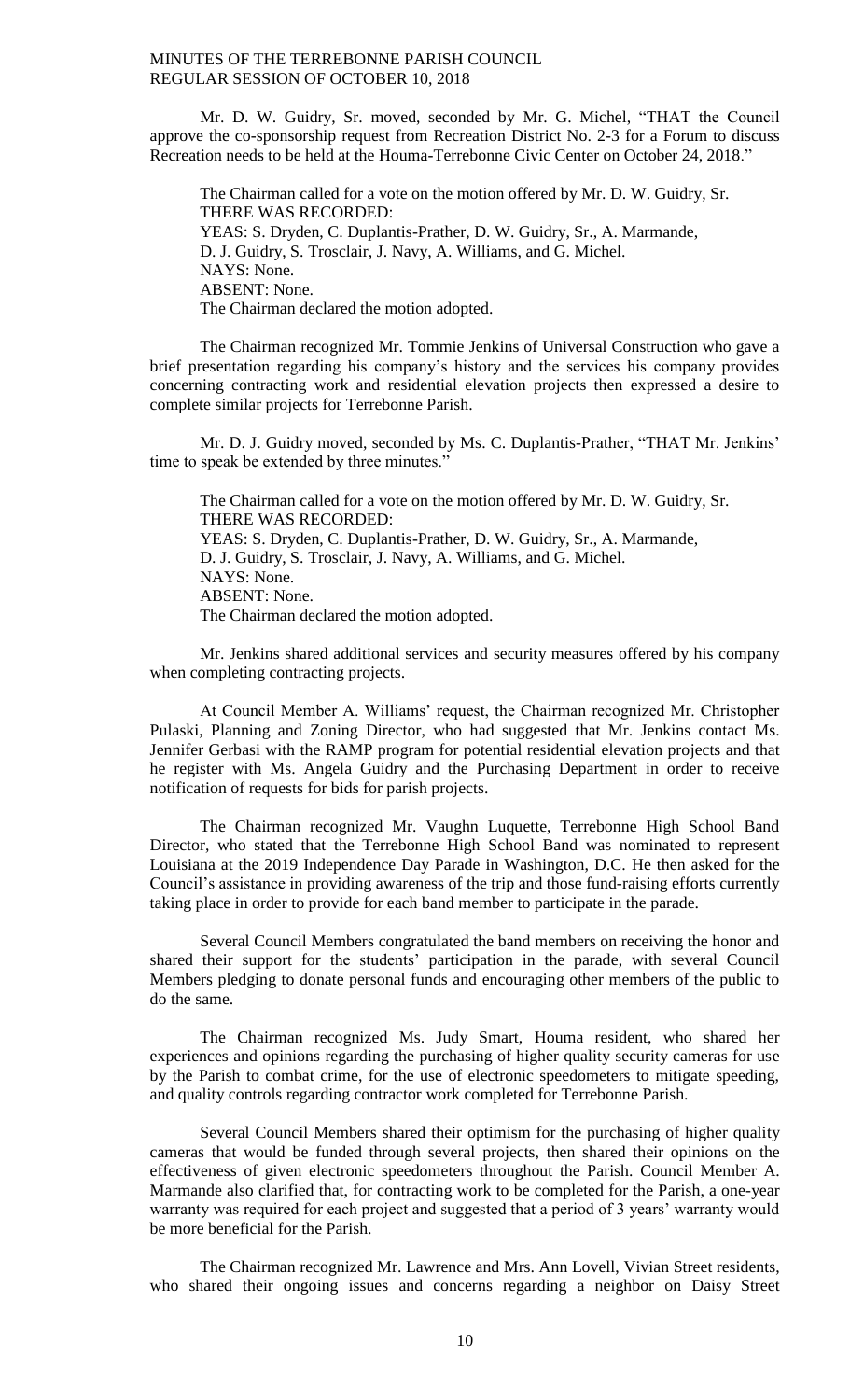continuing to operate a junkyard in their area. They reported that a fire occurred months ago at the neighbor's property which caused damage to their house and that debris from the fire has not been cleared by the owner yet. They also stated that they had contacted Nuisance Abatement to address the property falling into disrepair several times, but that the owner would meet the requirement of cleanliness for Nuisance Abatement then allow the property to fall into disrepair again shortly afterward.

Council Member D. J. Guidry shared his experiences with a similar situation and the procedures he followed to attempt to address the issues created by a junkyard owner in his area.

Upon Council Member J. Navy's request, the Chairman recognized Mr. Christopher Pulaski, Planning and Zoning Director, who stated that the owner on Daisy Street was operating a junkyard in violation of the zoning laws established for the area and, should they continue operating, could begin receiving daily fines for the recurring violations.

The Chairman called for a report on the Public Services Committee meeting held on October 8, 2018, whereupon the Committee Chairman rendered the following:

### **PUBLIC SERVICES COMMITTEE**

#### **OCTOBER 8, 2018**

The Chairman, Alidore "Al" Marmande, called the Public Services Committee meeting to order at 5:30 p.m. in the Terrebonne Parish Council Meeting Room with an Invocation offered by Committee Member J. Navy and the Pledge of Allegiance led by Committee Member A. Williams. Upon roll call, Committee Members recorded as present were: S. Dryden, C. Duplantis-Prather, D. W. Guidry, Sr., A. Marmande, D. J. Guidry, S. Trosclair, J. Navy and A. Williams. Committee Member G. Michel was recorded as absent. A quorum was declared present.

Council Clerk V. Chauvin explained that Committee Member G. Michel called and stated that he will be tardy, but he will get here as soon as he can.

| <b>OFFERED BY:</b>  | MR. D. J. GUIDRY      |
|---------------------|-----------------------|
| <b>SECONDED BY:</b> | MR. D. W. GUIDRY, SR. |

### **RESOLUTION NO. 18-377**

A resolution providing approval of Amendment No. 2 to the Engineering Agreement for Parish Project No. **14-HPD-14, Critical Facilities Hardening – Houma Police Department (HMGP)**, Terrebonne Parish, Louisiana.

**WHEREAS**, the Terrebonne Parish Consolidated Government did enter into an original engineering agreement with Quality Engineering & Surveying, LLC (QES), dated June 18, 2014, recordation number 1456255, for the Critical Facilities Hardening – Houma Police Department (HMGP), identified as Parish Project 14-HPD-14, and

**WHEREAS**, the Engineering Agreement between owner and engineer provides for certain limitations for Basic Services and specific Additional Services, and

**WHEREAS,** the Parish is desirous of moving forward with the hardening of the Police Department, and

**WHEREAS,** an investigation into the location, spacing, type of fasteners used to secure each curb to the existing roof structure, along with determining if the faming is adequate to safely support all loads associated with the new rooftop AC units needs to be performed, and

**WHEREAS,** the TPCG is desirous of these engineering services, and

**WHEREAS**, this above work will increase the additional services section of the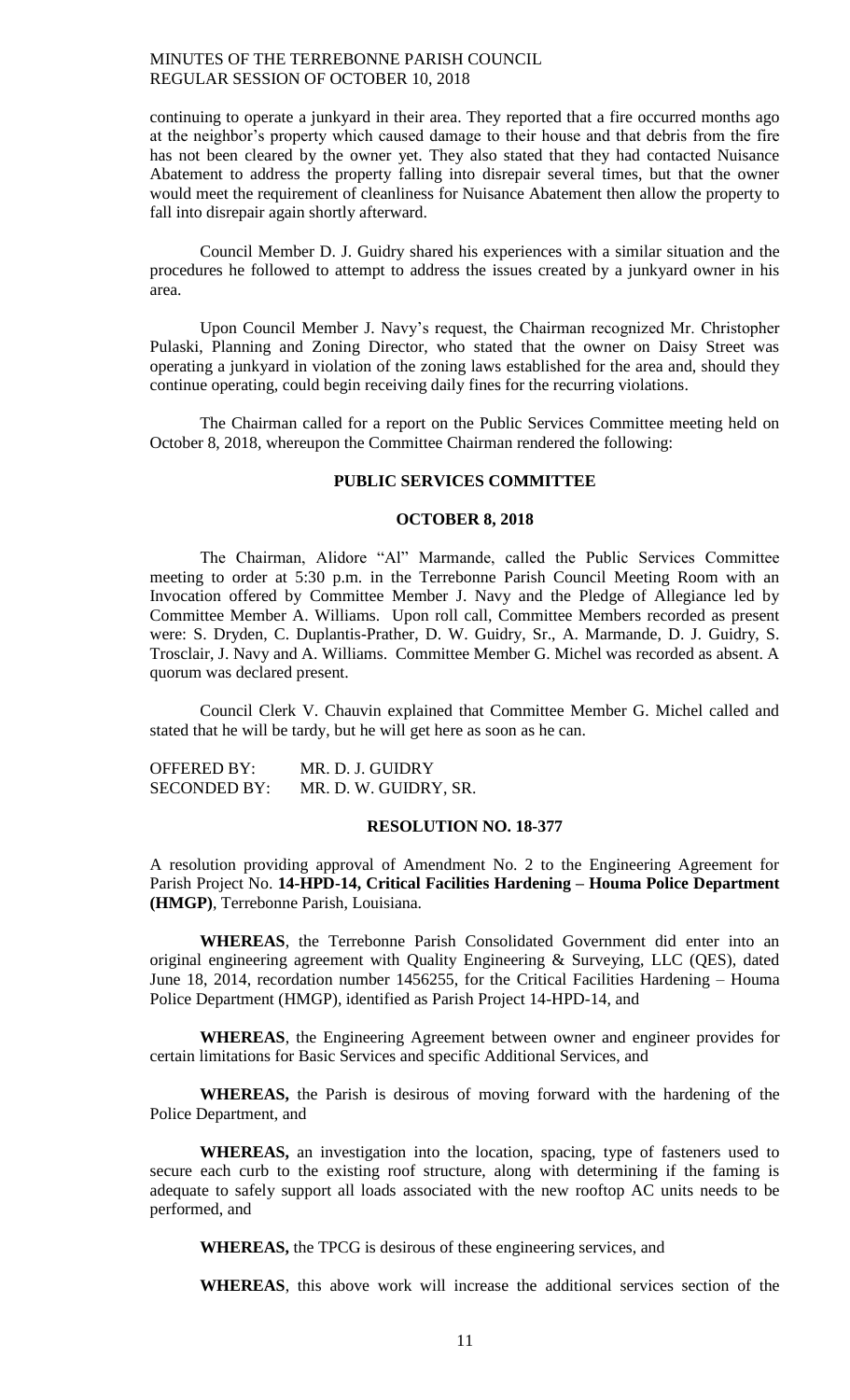contract by \$9,660.00.

**NOW, THEREFORE BE IT RESOLVED** that the Terrebonne Parish Council, on behalf of the Terrebonne Parish Consolidated Government, does hereby approve this Amendment No. 2 to the Engineering Agreement for an increase of \$9,660.00 in Additional Services authorizes Parish President Gordon E. Dove to execute this Amendment No. 2 to the Engineering Agreement for the Critical Facilities Hardening – Houma Police Department (HMGP) Parish Project No. 14-HPD-14, with Quality Engineering & Surveying, LLC (QES), and

**BE IT FURTHER RESOLVED** that a certified copy of the resolution be forwarded to the Engineer, Quality Engineering & Surveying, LLC (QES).

#### **THERE WAS RECORDED:**

YEAS: S. Dryden, C. Duplantis-Prather, D. W. Guidry, Sr., A. Marmande, D. J. Guidry, S. Trosclair, J. Navy, and A. Williams. NAYS: None. ABSTAINING: None. ABSENT: G. Michel. The Chairman declared the resolution adopted on this the 8th day of October 2018.

\*\*\*\*\*\*\*\*

| <b>OFFERED BY:</b>  | MR. S. DRYDEN    |
|---------------------|------------------|
| <b>SECONDED BY:</b> | MR. D. J. GUIDRY |

### **RESOLUTION NO. 18-378**

A resolution authorizing the execution of the Balancing Change Order No. 1 to the Construction Agreement for Parish Project No. 17-SEW-06, South Wastewater Treatment Plant Levee Rehabilitation Project at Cells 2 & 3, Terrebonne Parish, Louisiana.

**WHEREAS,** Terrebonne Parish Consolidated Government entered into a contract dated January 18, 2018, with Circle, LLC, Recordation Number 1550451, for Parish Project No. 17-SEW-06, South Wastewater Treatment Plant Levee Rehabilitation Project at Cells 2 & 3, Terrebonne Parish, Louisiana, and

**WHEREAS**, this change order will balance the Final Bid Item quantities, due to completion of all work, and to add item for Geotextile Fabric required for the 6" thick limestone road installation at the levee crown, and

**WHEREAS**, the Balancing Change Order No. 1 has been recommended by the Engineer, GIS Engineering, LLC, for a deduct in the contract amount of \$25,628.32, for this project, and

**NOW, THEREFORE BE IT RESOLVED**, that the Terrebonne Parish Council (Public Services Committee), on behalf of the Terrebonne Parish Consolidated Government, does hereby approve and authorize the execution by Terrebonne Parish President Gordon E. Dove, of Balancing Change Order No. 1 to the construction agreement with Circle, LLC, for Parish Project No. 17-SEW-06, South Wastewater Treatment Plant Levee Rehabilitation Project at Cells 2 & 3, Terrebonne Parish, Louisiana, and

**BE IT FURTHER RESOLVED** that a certified copy of the resolution be forwarded to the Engineer, GIS Engineering, LLC.

#### **THERE WAS RECORDED:**

YEAS: S. Dryden, C. Duplantis-Prather, D. W. Guidry, Sr., A. Marmande, D. J. Guidry, S. Trosclair, J. Navy, and A. Williams. NAYS: None. ABSTAINING: None. ABSENT: G. Michel. The Chairman declared the resolution adopted on this the 8th day of October 2018.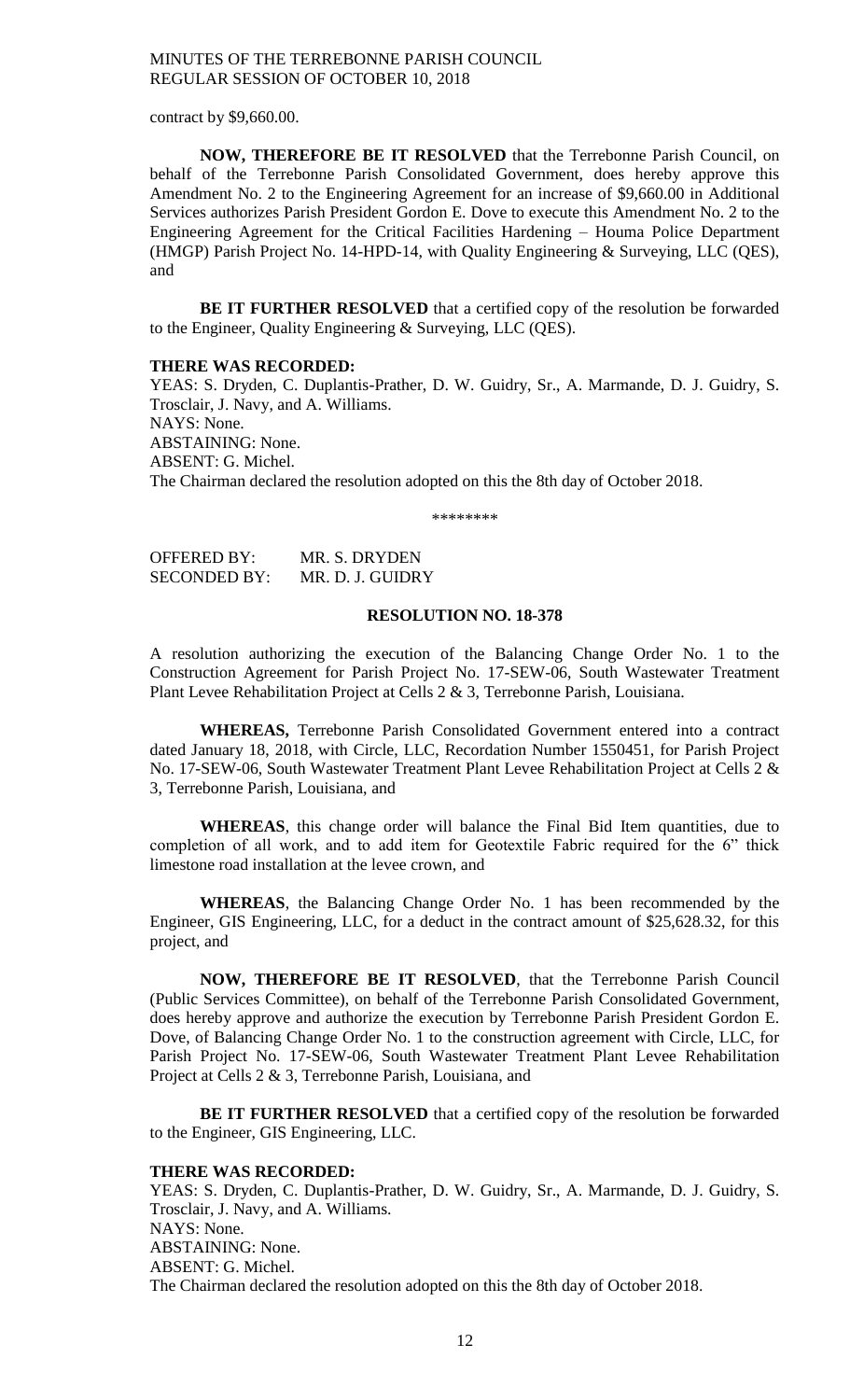\* \* \* \* \* \* \* \* \*

| OFFERED BY:         | MR. S. DRYDEN    |
|---------------------|------------------|
| <b>SECONDED BY:</b> | MR. S. TROSCLAIR |

#### **RESOLUTION NO. 18-379**

A Resolution awarding and authorizing the signing of a Construction Contract to the firm of Low Land Construction Co. Inc., for Parish Project No.13- HMGP-16, Bonanza Pump Station Infrastructure Improvements (HMGP), Terrebonne Parish, Louisiana, and authorizing the issuance of the Notice to Proceed to commence construction of said Project.

**WHEREAS,** the Terrebonne Parish Consolidated Government did receive bids for Parish Project No. 13-HMGP-16, Bonanza Pump Station Infrastructure Improvements (HMGP), Terrebonne Parish, Louisiana, and

**WHEREAS,** the lowest, responsive and responsible bid for the construction of the project was that submitted by the firm of Low Land Construction Co. Inc., with a base bid in the amount of \$704,969.66 and Alternate No. 1 in the amount of \$34,847.28 for a combined total in the amount of \$739,816.94, and

**WHEREAS**, the Engineer for this project, T. Baker Smith, LLC has recommended that the award of the contract be made to Low Land Construction Co. Inc., and

**NOW, THEREFORE BE IT RESOLVED** by the Terrebonne Parish Council, on behalf of the Terrebonne Parish Consolidated Government, does hereby accept the lowest, responsive and responsible base bid submitted by the firm of Low Land Construction Co. Inc., in the base bid amount of \$704,969.66 and Alternate No. 1 in the amount of \$34,847.28 for a combined total in the amount of \$739,816.94, and

**BE IT FURTHER RESOLVED,** the President of Terrebonne Parish Consolidated Government, be authorized and empowered to sign a construction contract for and on behalf of the Terrebonne Parish Consolidated Government with Low Land Construction Co. Inc., and

**BE IT FURTHER RESOLVED,** that upon receipt of the required Certificate of Insurance evidencing coverage as provided in the project specifications and upon execution and recordation of all contract documents, T. Baker Smith, LLC is hereby authorized to issue the Notice to Proceed to Low Land Construction Co. Inc. to commence construction of said project, and

**BE IT FURTHER RESOLVED**, that a certified copy of this resolution be forwarded to the Engineer, T. Baker Smith, LLC.

#### **THERE WAS RECORDED:**

YEAS: S. Dryden, C. Duplantis-Prather, D. W. Guidry, Sr., A. Marmande, D. J. Guidry, S. Trosclair, J. Navy, and A. Williams. NAYS: None. ABSTAINING: None. ABSENT: G. Michel. The Chairman declared the resolution adopted on this the 8th day of October 2018.

Mr. S. Trosclair moved, seconded by Mr. S. Dryden, "THAT, there being no further business to come before the Public Services Committee, the meeting be adjourned."

The Chairman called for the vote on the motion offered by Mr. S. Trosclair. THERE WAS RECORDED: YEAS: S. Dryden, C. Duplantis-Prather, D. W. Guidry, Sr., A. Marmande, D. J. Guidry, S. Trosclair, J. Navy and A. Williams. NAYS: None.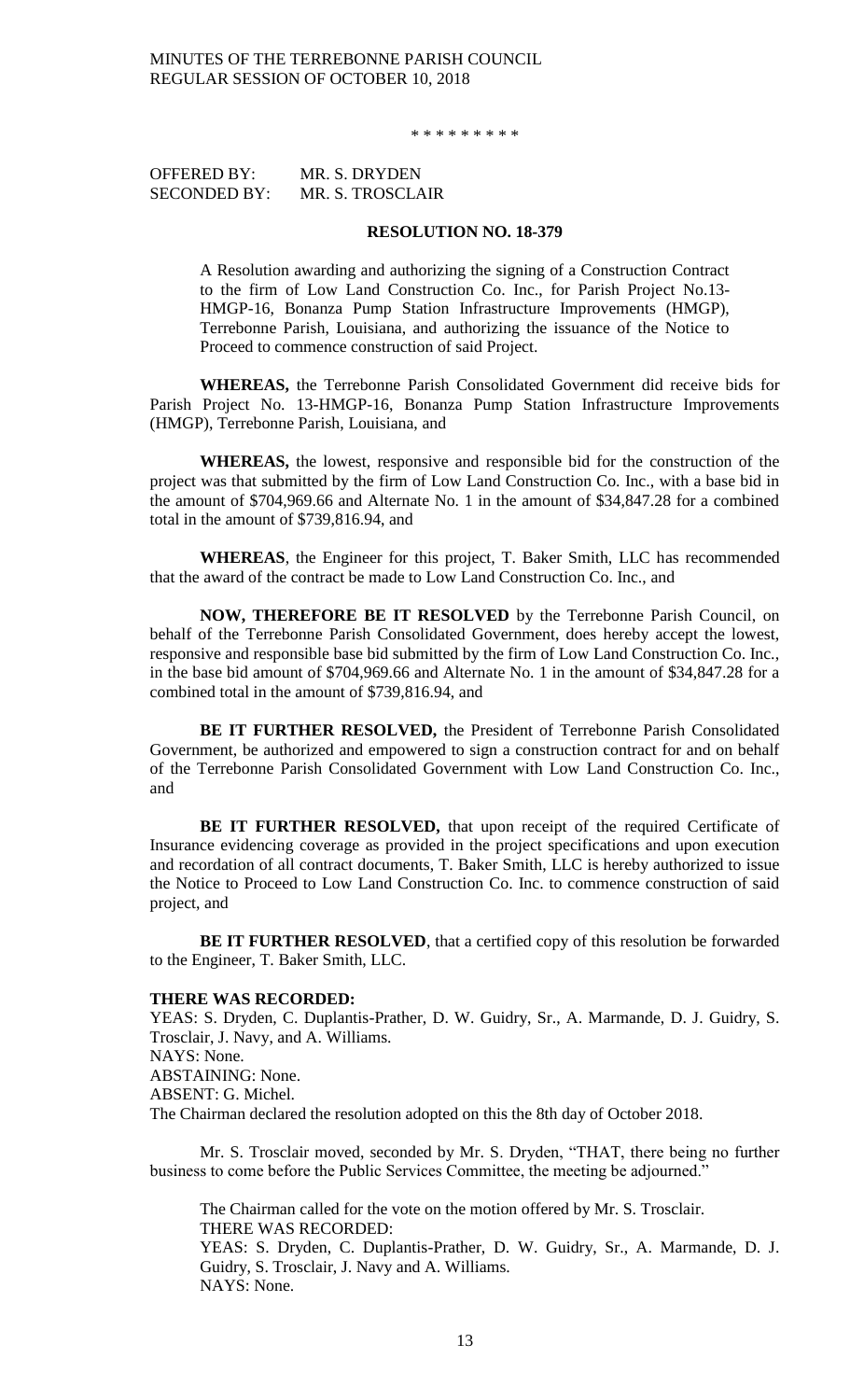ABSENT: G. Michel.

The Chairman declared the motion adopted and the meeting was adjourned at 5:34 p.m.

Alidore Marmande, Chairman

Tammy E. Triggs, Minute Clerk

Mr. A. Marmande moved, seconded Mr. G. Michel, "THAT the Council accept and ratify the minutes of the Public Services Committee meeting held on October 8, 2018."

The Chairman called for a vote on the motion offered by Mr. A. Marmande. THERE WAS RECORDED: YEAS: S. Dryden, C. Duplantis-Prather, D. W. Guidry, Sr., A. Marmande, D. J. Guidry, S. Trosclair, J. Navy, A. Williams, and G. Michel. NAYS: None. ABSENT: None. The Chairman declared the motion adopted.

The Chairman called for a report on the Community Development and Planning Committee meeting held on October 8, 2018, whereupon the Committee Chairman, noting ratification of minutes calls public hearings on November 14, 2018 at 6:30 p.m., rendered the following:

#### **COMMUNITY DEVELOPMENT & PLANNING COMMITTEE**

#### **OCTOBER 8, 2018**

The Chairman, Dirk J. Guidry, called the Community Development & Planning Committee meeting to order at 5:36 p.m. in the Terrebonne Parish Council Meeting Room with an Invocation offered by Committee Member A. Williams and the Pledge of Allegiance led by Committee Member S. Dryden. Upon roll call, Committee Members recorded as present were: S. Dryden, C. Duplantis-Prather, D. W. Guidry, Sr., A. Marmande, D. J. Guidry, S. Trosclair, J. Navy and A. Williams. Committee Member G. Michel was recorded as absent. A quorum was declared present.

OFFERED BY: MR. D. W. GUIDRY, SR. SECONDED BY: MR. J. NAVY

#### **RESOLUTION NO. 18-380**

A RESOLUTION TO AUTHORIZE THE PRESIDENT TO SIGN THE AMENDED COOPERATIVE ENDEAVOR AGREEMENT ACCEPTING ADDITIONAL FUNDS FOR THE EXISTING AFFORDABLE RENTAL PROGRAM FUNDED THROUGH THE COMMUNITY DEVELOPMENT BLOCK GRANT (CDBG) DISASTER RECOVERY PROGRAM

**WHEREAS**, the Terrebonne Parish Consolidated Government was awarded \$144,620,148 from HUD CDBG Funding authorized and monitored by the State of Louisiana Office of Community Development Disaster Recovery Unit (OCD/DRU) including \$10,000,000 earmarked for affordable rental housing; and

**WHEREAS,** the Parish Gustav/Ike Recovery Plan approved by the Parish Council included the Affordable Rental Program Administered by the Department of Housing and Human Services; and

**WHEREAS**, due to the successful implementation of that program, the Office of Community Development and HUD have allocated an additional \$438,027.62 to the program; and

**WHEREAS,** the proposed CEA is attached for review resulting in the following funding;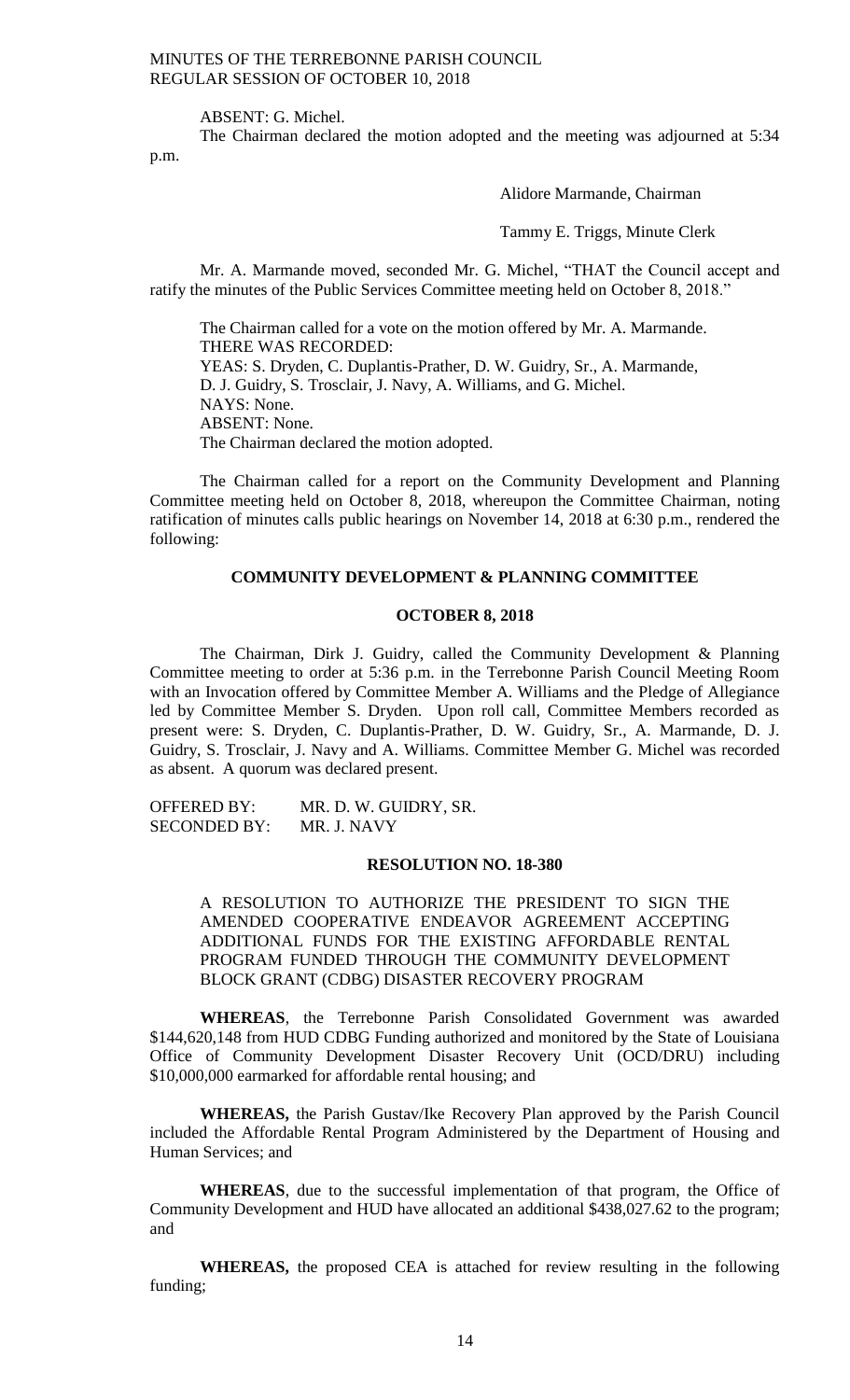CURRENT VALUE: **\$144,620,148.00** ADDITIONAL ALLOCATION: \_\_\_\_\$ 438,027.62\_\_ TOTAL: \$145,058,175.62

**WHEREAS**, the Terrebonne Parish Council must authorize the Parish President to enter into the appropriate agreement with the state in order to receive these funds; and

**NOW, THEREFORE, BE IT RESOLVED** by the Terrebonne Parish Council to authorize the Parish President to sign the amended CEA to accept these additional funds for the Affordable Rental Program.

### **THERE WAS RECORDED:**

YEAS: S. Dryden, C. Duplantis-Prather, D. W. Guidry, Sr., A. Marmande, D. J. Guidry, S. Trosclair, J. Navy, and A. Williams. NAYS: None. ABSTAINING: None. ABSENT: G. Michel. The Chairman declared the resolution adopted on this the 8th day of October 2018.

\*\*\*\*\*\*\*\*\*\*\*\*\*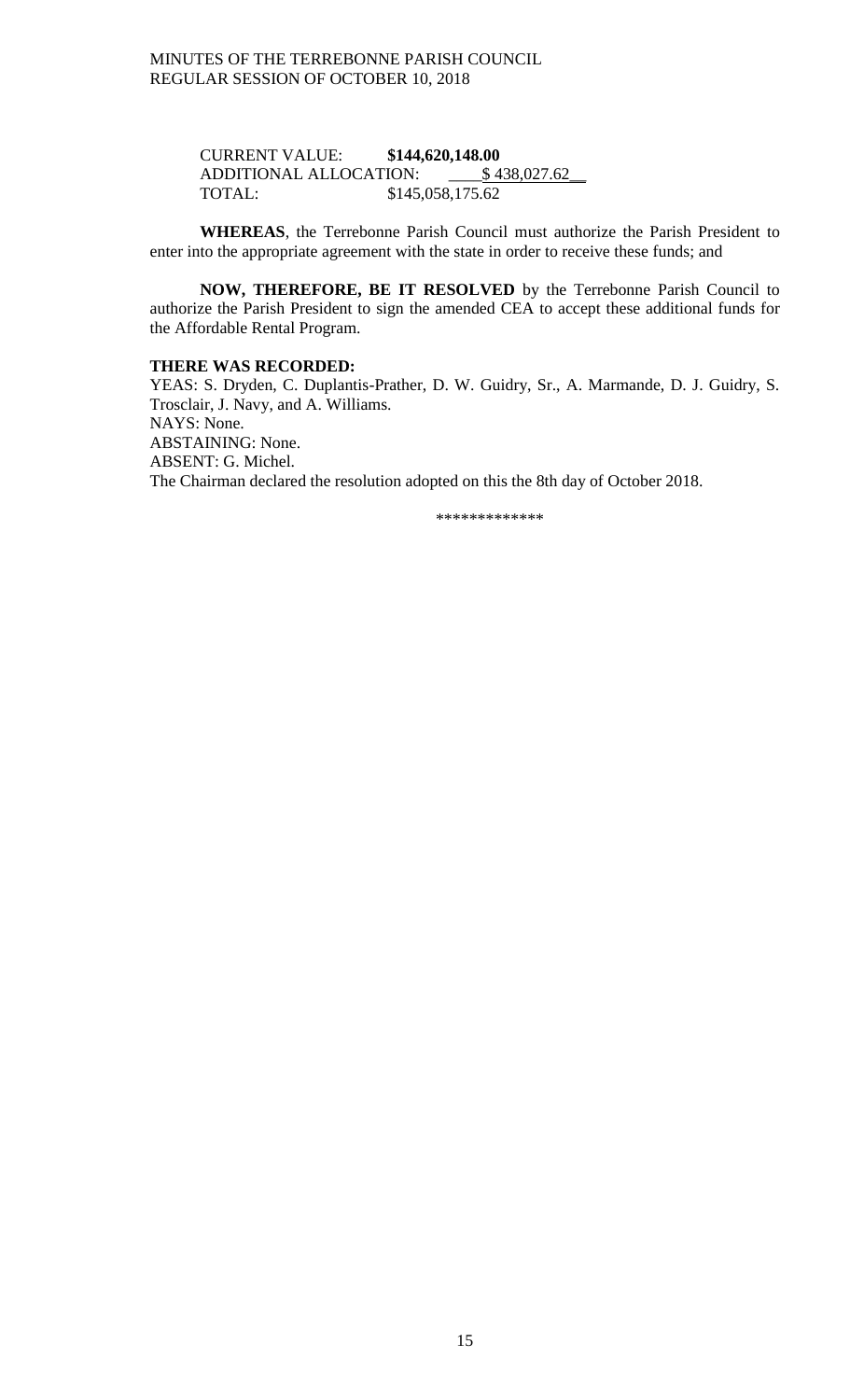OFFERED BY: MS. A. WILLIAMS SECONDED BY: MR. A. MARMANDE

#### **RESOLUTION NO. 18-381**

A Resolution giving notice of intent to adopt an ordinance to amend the Zoning Map OF THE PARISH OF TERREBONNE so as to rezone from R-1 (SINGLE-FAMILY RESIDENTIAL district) TO C-3 (NEIGHBORHOOD COMMERCIAL DISTRICT); #1 Mccord road, HOUMA, terrebonne parish, louisiana; tarc, APPLICANT; and calling a public hearing on said matter for Wednesday, november 14, 2018 at 6:30 p.m.

**BE IT RESOLVED** by the Terrebonne Parish Council (Community Development and Planning Committee), that notice be hereby given to adopt an ordinance to amend the Zoning Map of the Parish of Terrebonne so as to rezone from R-1 (Single-Family Residential District) to C-3 (Neighborhood Commercial District), #1 McCord Road, Houma, Terrebonne Parish, Louisiana; and

**NOW, THEREFORE, BE IT RESOLVED** that a public hearing be called on said matter for Wednesday, November 14, 2018 at 6:30 p.m.

#### **THERE WAS RECORDED:**

YEAS: S. Dryden, C. Duplantis-Prather, D. W. Guidry, Sr., A. Marmande, D. J. Guidry, S. Trosclair, J. Navy, and A. Williams. NAYS: None. ABSTAINING: None. ABSENT: G. Michel. The Chairman declared the resolution adopted on this the 8th day of October 2018.

\*\*\*\*\*\*\*\*\*\*\*\*\*\*

OFFERED BY: MS. A. WILLIAMS SECONDED BY: MR. A. MARMANDE

#### **RESOLUTION NO. 18-382**

A Resolution giving notice of intent to adopt an ordinance to amend the Zoning Map OF THE PARISH OF TERREBONNE so as to rezone from R-3 (Multi-FAMILY RESIDENTIAL district) TO C-2 (general COMMERCIAL DISTRICT); 102 ramey road, HOUMA, terrebonne parish, louisiana; dixie rice agricultural, l.l.c., APPLICANT; and calling a public hearing on said matter for Wednesday, november 14, 2018 at 6:30 p.m.

**BE IT RESOLVED** by the Terrebonne Parish Council (Community Development and Planning Committee), that notice be hereby given to adopt an ordinance to amend the Zoning Map of the Parish of Terrebonne so as to rezone from R-3 (Multi-Family Residential District) to C-2 (General Commercial District), 102 Ramey Road, Houma, Terrebonne Parish, Louisiana; and

**NOW, THEREFORE, BE IT RESOLVED** that a public hearing be called on said matter for Wednesday, November 14, 2018 at 6:30 p.m.

#### **THERE WAS RECORDED:**

YEAS: S. Dryden, C. Duplantis-Prather, D. W. Guidry, Sr., A. Marmande, D. J. Guidry, S. Trosclair, J. Navy, and A. Williams. NAYS: None. ABSTAINING: None. ABSENT: G. Michel The Chairman declared the resolution adopted on this the 8th day of October 2018.

\*\*\*\*\*\*\*\*\*\*\*\*\*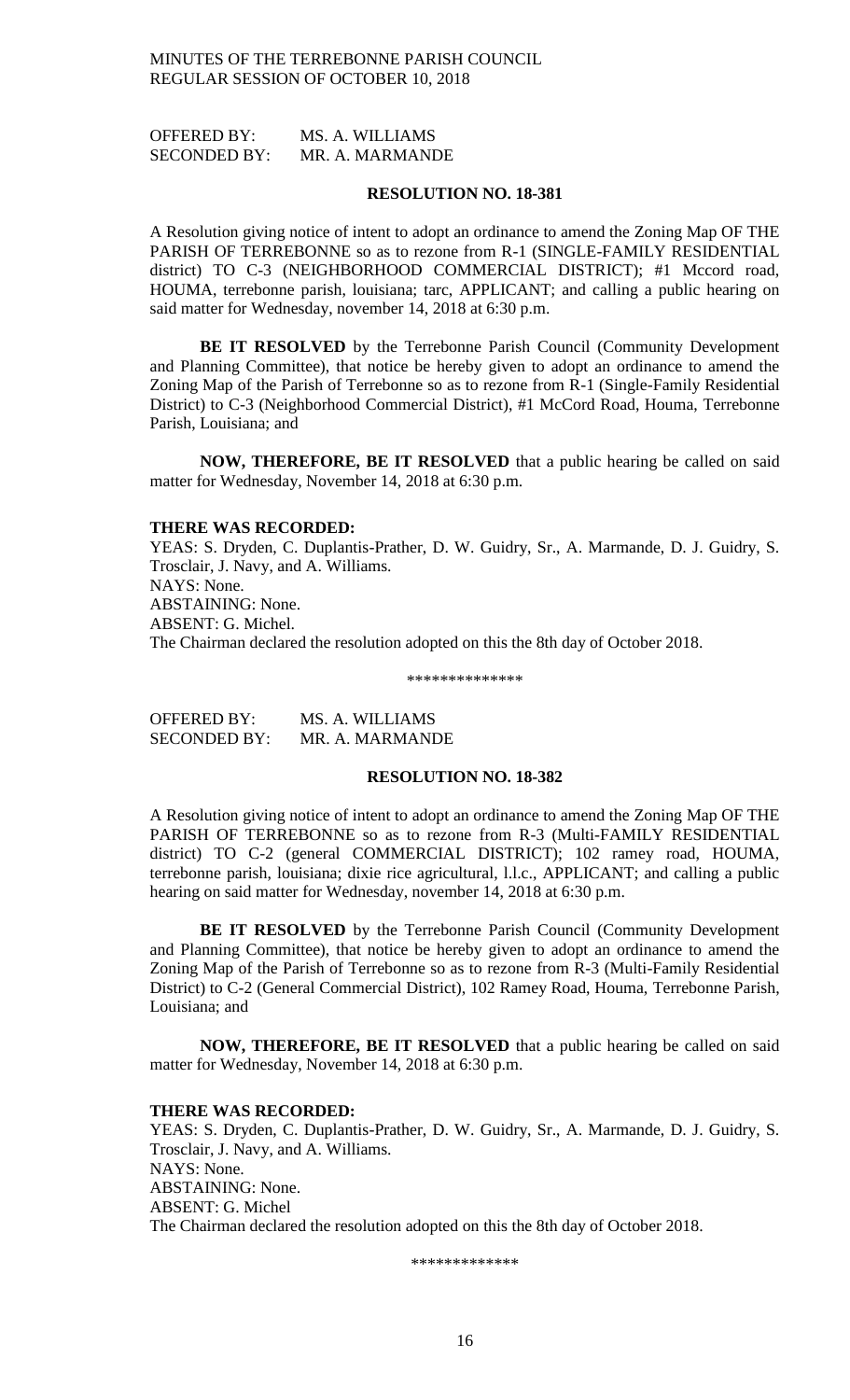OFFERED BY: MR. S. TROSCLAIR SECONDED BY: MR. S. DRYDEN

#### **RESOLUTION 18-383**

A Resolution authorizing the Parish President, Gordon E. Dove, to enter into an agreement with START Corporation for the management of the daily operations of the Beautiful Beginnings Center in the amount of \$80,570.00.

**WHEREAS**, there are families with children in need of safe emergency housing and resources to help them become self-sufficient; and

**WHEREAS,** the Terrebonne Parish Council, on behalf of the Terrebonne Parish Consolidated Government, is committed to providing safe emergency housing and selfsufficiency resources; and

**WHEREAS,** START Corporation, a non-profit agency designated as a Community Housing Development Organization by Terrebonne Parish Resolution 98-192, is committed to assisting the homeless in Terrebonne Parish; and

**WHEREAS**, START Corporation has satisfactorily provided Terrebonne Parish Consolidated Government's Beautiful Beginnings Center with operational management services for over fifteen years and desires to renew its current annual agreement with START Corporation.

**NOW, THEREFORE BE IT RESOLVED** that the Terrebonne Parish Council (Community Development and Planning Committee), on behalf of Terrebonne Parish Consolidated Government, authorizes the Parish President, Gordon E. Dove, to enter into an agreement with START Corporation for the management of the daily operations of the Beautiful Beginnings Center in the amount of \$80,570.00.

### **THERE WAS RECORDED:**

YEAS: S. Dryden, C. Duplantis-Prather, D. W. Guidry, Sr., A. Marmande, D. J. Guidry, S. Trosclair, J. Navy, and A. Williams. NAYS: None. ABSTAINING: None. ABSENT: G. Michel The Chairman declared the resolution adopted on this the 8th day of October 2018.

#### \*\*\*\*\*\*\*\*\*\*\*\*

Mr. D. W. Guidry, Sr. moved, seconded by Ms. A. Williams, "THAT, there being no further business to come before the Community Development & Planning Committee, the meeting be adjourned."

The Chairman called for the vote on the motion offered by Mr. D. W. Guidry, Sr. THERE WAS RECORDED: YEAS: S. Dryden, C. Duplantis-Prather, D. W. Guidry, Sr., A. Marmande, D. J. Guidry, S. Trosclair, J. Navy and A. Williams. NAYS: None. ABSENT: G. Michel. The Chairman declared the motion adopted and the meeting was adjourned at 5:41

p.m.

Dirk J. Guidry, Chairman

Tammy E. Triggs, Minute Clerk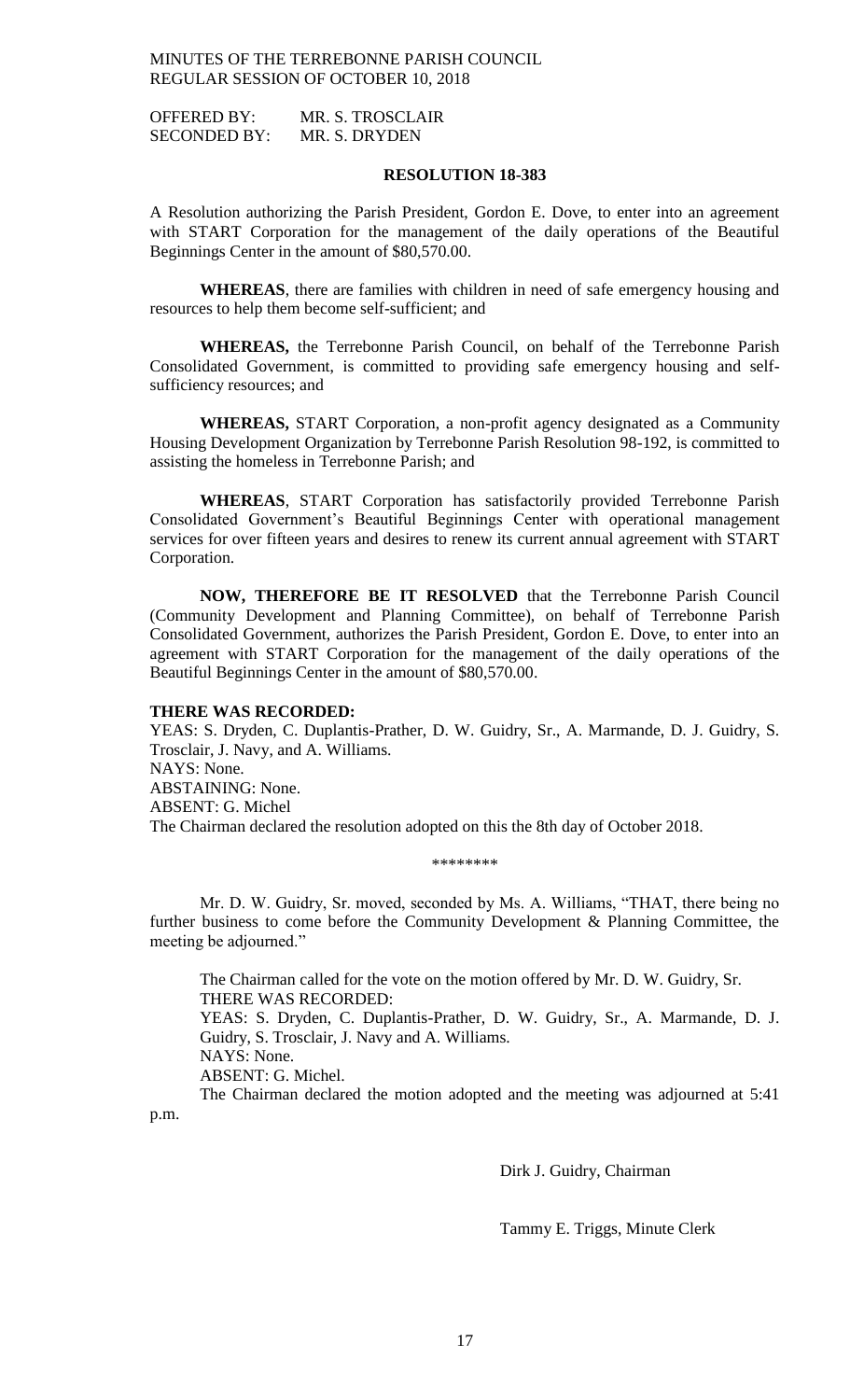Mr. D. J. Guidry moved, seconded Mr. G. Michel, "THAT the Council accept and ratify the minutes of the Community Development and Planning Committee meeting held on October 8, 2018."

The Chairman called for a vote on the motion offered by Mr. D. J. Guidry. THERE WAS RECORDED: YEAS: S. Dryden, C. Duplantis-Prather, D. W. Guidry, Sr., A. Marmande, D. J. Guidry, S. Trosclair, J. Navy, A. Williams, and G. Michel. NAYS: None. ABSENT: None. The Chairman declared the motion adopted.

The Chairman called for a report on the Budget and Finance Committee meeting held on October 8, 2018, whereupon the Committee Chairwoman, noting ratification of minutes calls public hearings on October 24, 2018 at 6:30 p.m., rendered the following:

#### **BUDGET & FINANCE COMMITTEE**

### **OCTOBER 8, 2018**

The Chairwoman, Arlanda Williams, called the Budget & Finance Committee meeting to order at 5:42 p.m. in the Terrebonne Parish Council Meeting Room with an Invocation offered by Committee Member J. Navy and the Pledge of Allegiance led by Committee Member D. J. Guidry. Upon roll call, Committee Members recorded as present were: S. Dryden, C. Duplantis-Prather, D. W. Guidry, Sr., A. Marmande, D. J. Guidry, S. Trosclair, J. Navy, A. Williams and S. Trosclair. A quorum was declared present.

| OFFERED BY:         | MR. J. NAVY   |
|---------------------|---------------|
| <b>SECONDED BY:</b> | MR. S. DRYDEN |

#### **RESOLUTION NO. 18- 384**

**WHEREAS**, prices were obtained through the Louisiana State Commodity Catalog by the Terrebonne Parish Consolidated Government for the purpose of purchasing one (1) each new Police Pursuit Vehicle (2019 Chevrolet Tahoe) for the Office of City Marshal under State Contract #4400010203, and

**WHEREAS**, after careful review by the Parish Administration it has been determined that the total price of Thirty-One Thousand, Six Hundred Sixty-Four Dollars and Sixty-Nine Cents (\$31,664.69) from Gerry Lane Chevrolet for the purchase of one (1) new Police Pursuit Vehicle (2019 Chevrolet Tahoe) should be accepted as per the State Contract Vehicle Catalog and,

**WHEREAS**, the Parish Administration has recommended the acceptance of the price for the aforementioned vehicle purchase at a total cost of Thirty-One Thousand, Six Hundred Sixty-Four Dollars Dollars and Sixty-Nine Cents (\$31,664.69) for one (1) new Police Pursuit Vehicle (2019 Chevrolet Tahoe) as per the attached State Purchasing Contract Catalog.

**NOW, THEREFORE BE IT RESOLVED** by the Terrebonne Parish Council (Budget and Finance Committee), on behalf of the Terrebonne Parish Consolidated Government, that the recommendation of the Parish Administration be approved and that the purchase of the vehicle be accepted as per the attached forms.

### **THERE WAS RECORDED:**

YEAS: S. Dryden, C. Duplantis-Prather, D. W. Guidry, Sr., A. Marmande, D. J. Guidry, S. Trosclair, J. Navy, and A. Williams.. NAYS: None. ABSTAINING: None. ABSENT: G. Michel. The Chairwoman declared the resolution adopted on this the 24th day of September 2018.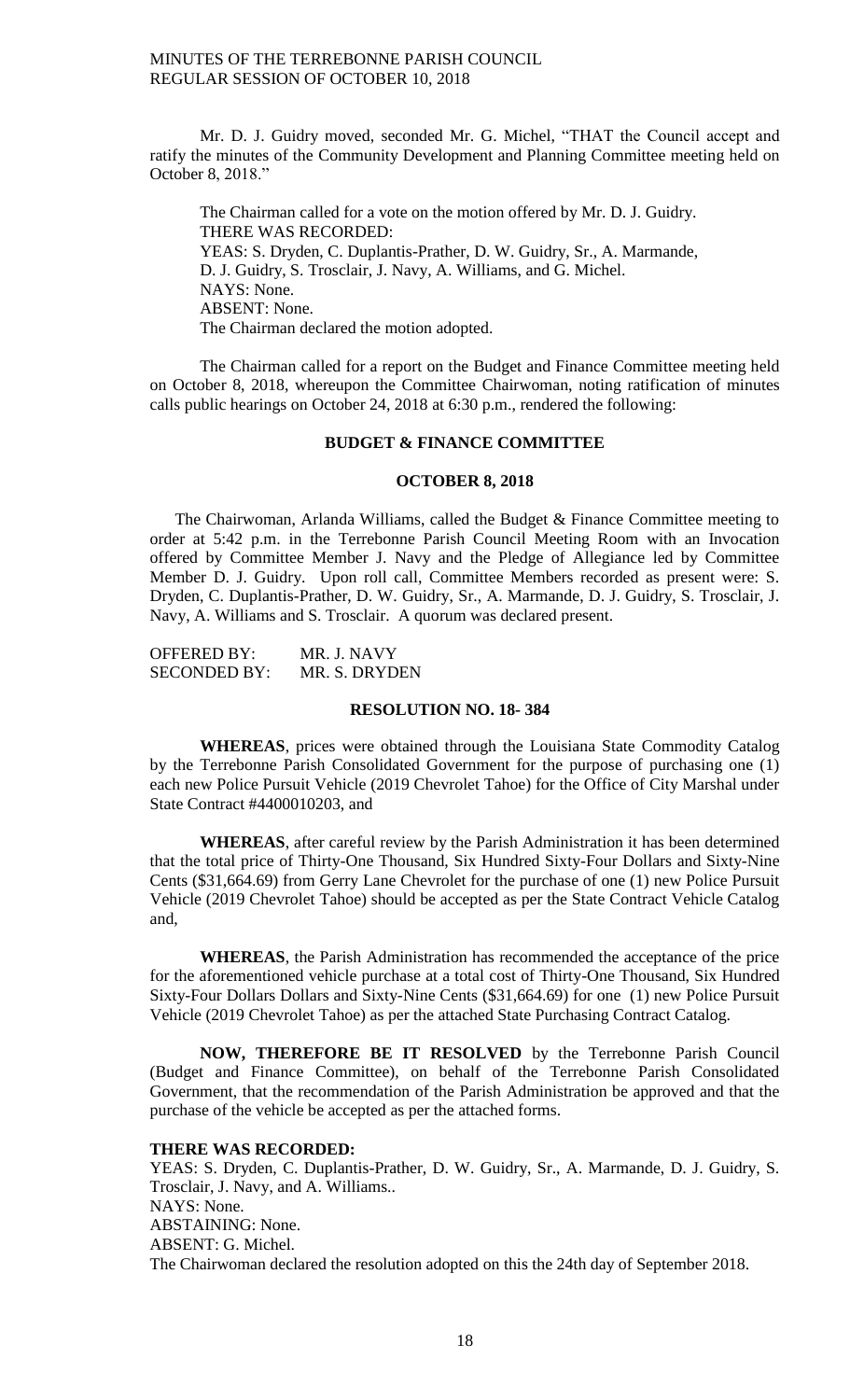\*\*\*\*\*\*\*\*\*\*\*\*\*\*

| <b>OFFERED BY:</b>  | MR. J. NAVY   |
|---------------------|---------------|
| <b>SECONDED BY:</b> | MR. S. DRYDEN |

#### **RESOLUTION NO. 18-385**

**WHEREAS,** Louisiana Statutory Law provides for the disposal of surplus movable property having a value of \$5,000.00 or less, in addition to other legally permissible means, at private sale which is, in the opinion of the governing authority, not needed for public purposes; and

**WHEREAS**, the movable property listed in the attached Exhibit A each have a valued of \$5,000.00 or less, as indicated by the values set out next to each item on the attached Exhibit A; and

**WHEREAS**, the parish administration has recommended that the movable property listed in the attached Exhibit A be declared surplus as the items are no longer useful, nor do they serve a public purpose and authorizes immediate award to the highest bidder for all items, including those where the highest bid exceeds \$5,000.00; and

**NOW THEREFORE, BE IT RESOLOVED** by the Terrebonne Parish Council that the movable property listed in the attached Exhibit A be declared surplus and grants authorization to dispose of said items by private sale or by any other legally approved method to the highest bidder pursuant to statutory law, including those where the highest bid exceeds \$5,000.00.

#### **THERE WAS RECORDED:**

YEAS: S. Dryden, C. Duplantis-Prather, D. W. Guidry, Sr., A. Marmande, D. J. Guidry, S. Trosclair, J. Navy, and A. Williams. NAYS: None. ABSTAINING: None. ABSENT: G. Michel. The Chairwoman declared the resolution adopted on this the 24th day of September 2018.

### **Exhibit "A" September, 2018 Surplus List**

#### **Animal Shelter:**

2 – Printers/\$0

- 7 Cell Phones/\$10
- 2 Cell Phones/\$20

#### **CSBG/Housing & Human Services:**

1 – 2003 Dodge Durango (Unit 533)/\$2,000

### **City Marshall:**

1 – 2009 Dodge Charger (Unit 238)/\$2,000

#### **Engineering:**

1 – Printer/\$0

#### **Finance:**

1 – 1999 Ford Taurus (Unit 126)/\$2,000

#### **Government Buildings:**

1 – 1997 Ford F150 (Unit 177)/\$1,000

1 – Refrigerator/\$0

### **HPD:**

1 –CPU/\$0 1 – Card System/\$0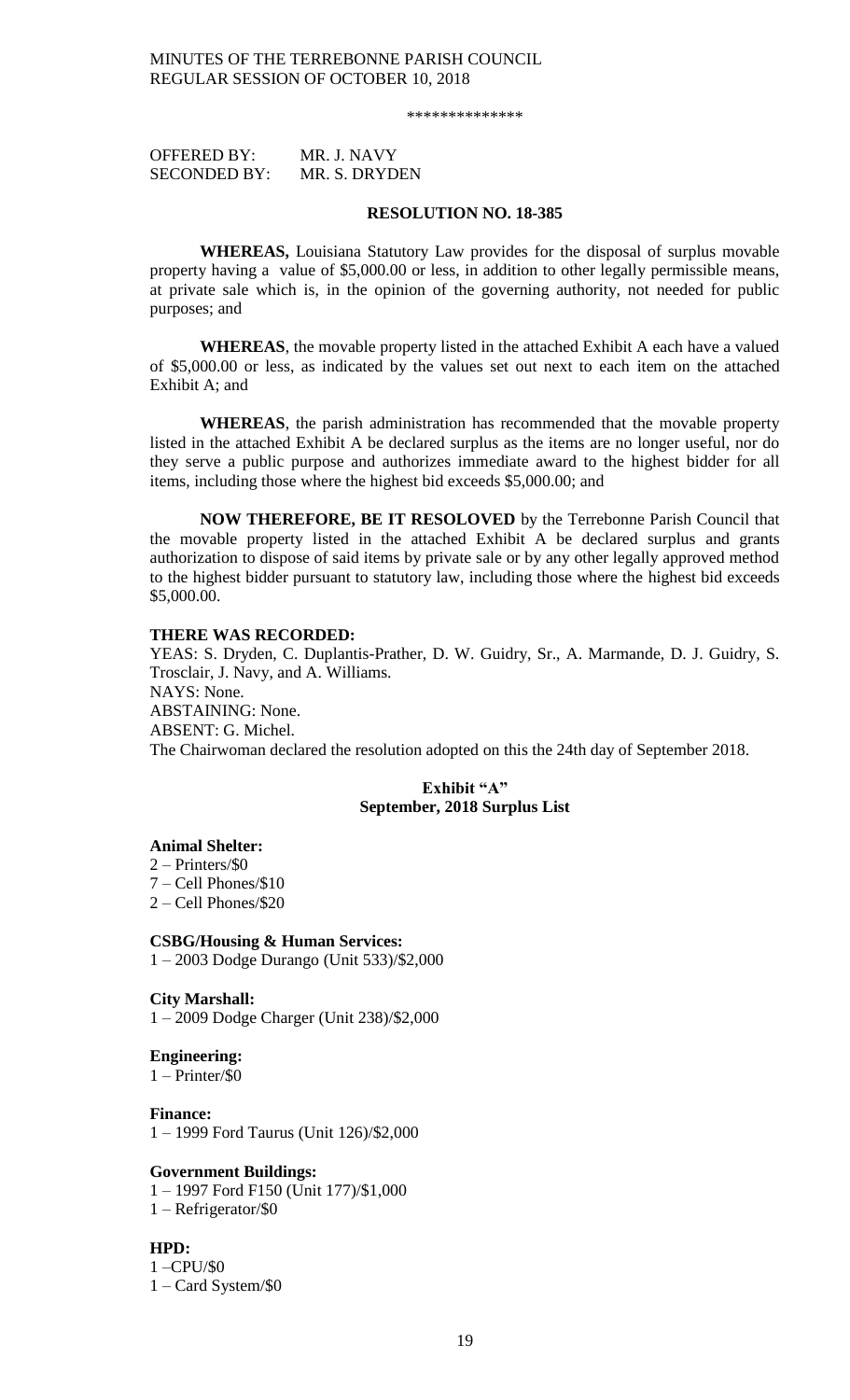**Human Resources:**

 $1 - \text{CPU}/\$0$ 

**I.T.:**

1 – Ipad/\$0

#### **Juvenile Detentiion:**

- 1 Portable Heater/\$0
- 1 Nikon Camera/\$0
- 1 Photo Printer/\$0
- 1 Paper Shredder/\$0
- 1 Thumbprint Time Clock/\$0
- 1 Fax Machine/\$0
- 1 Telephone/\$1

### **Roads & Bridges/Vegetation:**

1 – Printer/\$0

### **Solid Waste:**

7 – Tablets/\$0

\*\*\*\*\*\*\*\*\*\*\*

Mr. D. J. Guidry moved, seconded by Mr. J. Navy, "THAT, the Budget & Finance Committee introduce an ordinance declaring a 2006 Ford E350 Passenger Van (Unit 260) from City Marshal having a value of \$6,500 as surplus and authorizing said item to be disposed of by any legally approved methods and call a public hearing on October 24, 2018 at 6:30 p.m."

The Chairwoman called for the vote on the motion offered by Mr. D. J. Guidry. THERE WAS RECORDED: YEAS: S. Dryden, C. Duplantis-Prather, D. W. Guidry, Sr., A. Marmande, D. J. Guidry, S. Trosclair, J. Navy, A. Williams and G. Michel. NAYS: None. ABSENT: None. The Chairwoman declared the motion adopted.

Ms. C. Duplantis-Prather moved, seconded by Mr. D. W. Guidry, Sr., "THAT, the Budget & Finance Committee approve the cosponsorship request for Rougarou Fest in Downtown Houma on October 20-21, 2018."

The Chairwoman called for the vote on the motion offered by Ms. C. Duplantis-Prather. THERE WAS RECORDED: YEAS: S. Dryden, C. Duplantis-Prather, D. W. Guidry, Sr., A. Marmande, D. J. Guidry, S. Trosclair, J. Navy, A. Williams and G. Michel. NAYS: None. ABSENT: None.

The Chairwoman declared the motion adopted.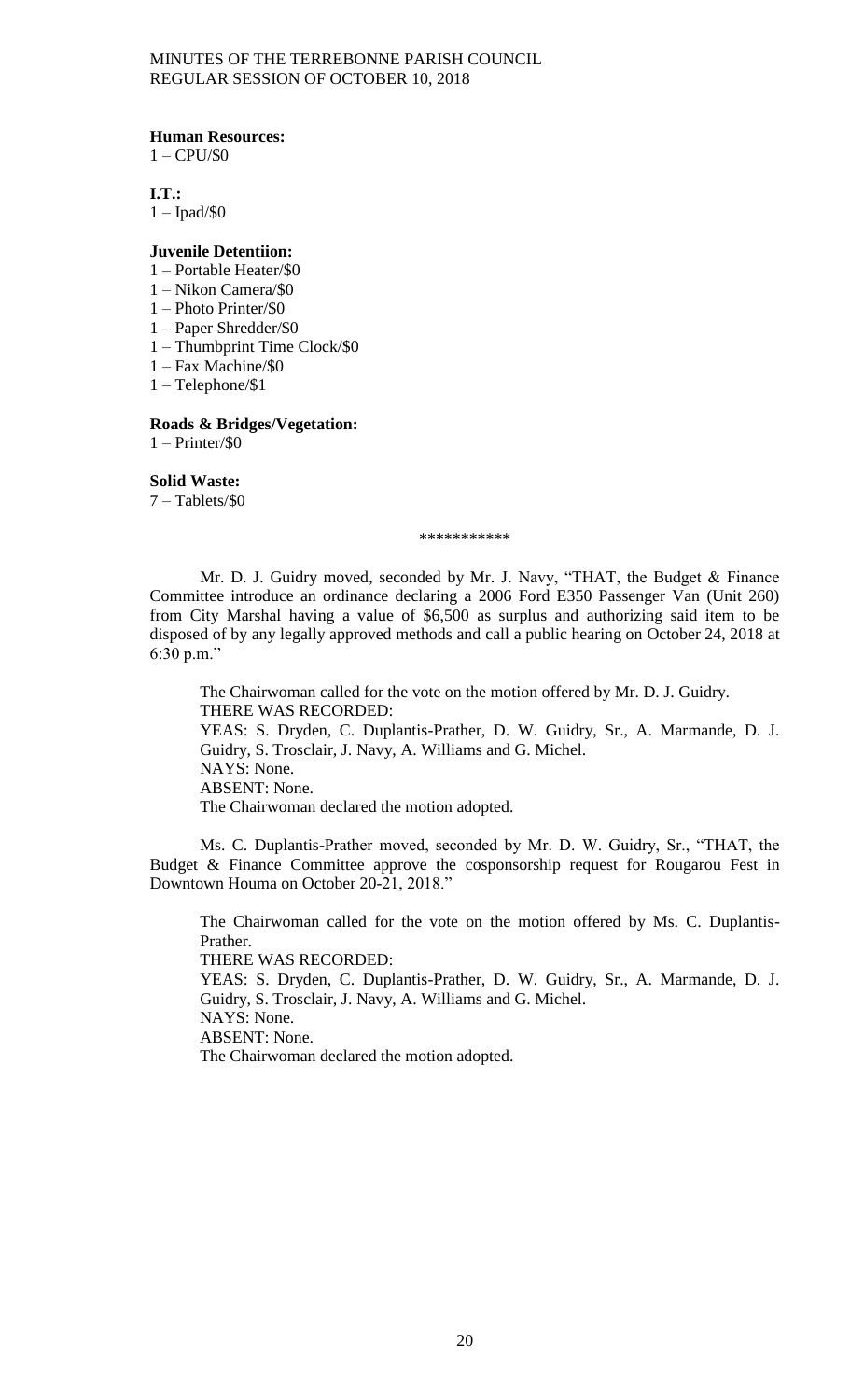OFFERED BY: MR. D. J. GUIDRY SECONDED BY: MR. A. MARMANDE

#### **RESOLUTION NO. 18-386**

**WHEREAS** prices were obtained by the Terrebonne Parish Consolidated Government for the sole source / proprietary purchase of one (1) New/Unused Air Curtain Burner System from Air Burner, Inc, for the Utilities/Solid Waste Division, and

**WHEREAS**, after careful review by Clay Naquin, Solid Waste Administrator it has been determined that the total quoted price of One Hundred Seventy-four Thousand, Four Hundred Four Dollars and Zero Cents (\$174,404.00) for the sole source / proprietary purchase of one (1) New/Unused Air Burner System be accepted as per the attached documents, and

**WHEREAS**, the Parish Administration has recommended the acceptance of the quoted price of One Hundred Seventy-four Thousand, Four Hundred Four Dollars and Zero Cents (\$174,404.00) for the aforementioned purchase as per the attached documents.

**NOW THEREFORE BE IT RESOLVED**, that the Terrebonne Parish Council (Budget and Finance Committee), on behalf of the Terrebonne Parish Consolidated Government, that the recommendation of the Parish Administration be approved and the purchase of the Air Burner System be accepted as per the attached documents.

#### **THERE WAS RECORDED:**

YEAS: S. Dryden, C. Duplantis-Prather, D. W. Guidry, Sr., A. Marmande, D. J. Guidry, S. Trosclair, J. Navy, and A. Williams. NAYS: None. ABSTAINING: None. ABSENT: G. Michel. The Chairwoman declared the resolution adopted on this the 24th day of September 2018.

#### \*\*\*\*\*\*\*\*\*\*\*\*\*

| OFFERED BY:         | MR. A. MARMANDE       |
|---------------------|-----------------------|
| <b>SECONDED BY:</b> | MR. D. W. GUIDRY, SR. |

#### **RESOLUTION NO. 18-387**

**WHEREAS**, prices were obtained through the Louisiana State Commodity Catalog by the Terrebonne Parish Consolidated Government for the purpose of purchasing (5) five Elkhart Coach ECII, cutaway buses, (2) two to be used for paratransit in Houma and (3) three to be used for route and paratransit in the City of Thibodaux for the Transit Division under the Louisiana State Contract #4400010611, and

**WHEREAS**, after careful review by the Transit Division, it has been determined that the price of Sixty Five Thousand, Two Hundred Sixty-five Dollars and Seventy-five cents for each Paratransit bus (\$65,265.75) and the price of Seventy four Thousand Forty-three Dollars and Twenty-two cents (\$74,043.22) each for route and paratransit from Creative Bus Sales should be accepted as per the State Contract Catalog #4400010611, and

**WHEREAS**, the Parish Administration has recommended the acceptance of the prices for the aforementioned buses at a total cost of Three Hundred Fifty-two Thousand Six Hundred Sixty-one Dollars and Sixteen Cents (\$352,661.16) as per the attached State Purchasing Contract Catalog #4400010611.

**NOW, THEREFORE BE IT RESOLVED** by the Terrebonne Parish Council (Budget and Finance Committee), on behalf of the Terrebonne Parish Consolidated Government, that the recommendation of the Parish Administration be approved and that the above should be accepted as per the attached forms.

### **THERE WAS RECORDED:**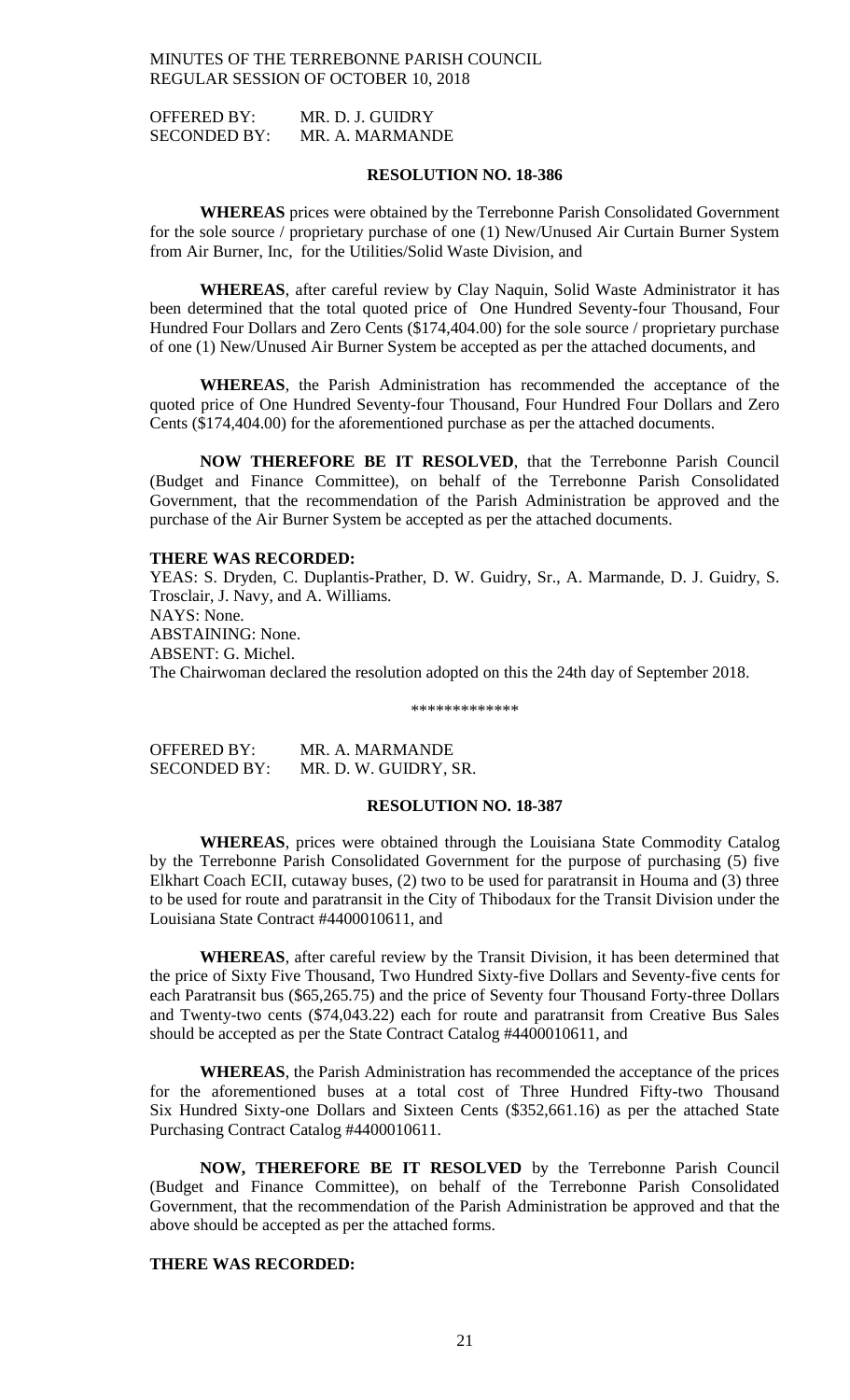YEAS: S. Dryden, C. Duplantis-Prather, D. W. Guidry, Sr., A. Marmande, D. J. Guidry, S. Trosclair, J. Navy, and A. Williams.. NAYS: None. ABSTAINING: None. ABSENT: G. Michel. The Chairwoman declared the resolution adopted on this the 24th day of September 2018.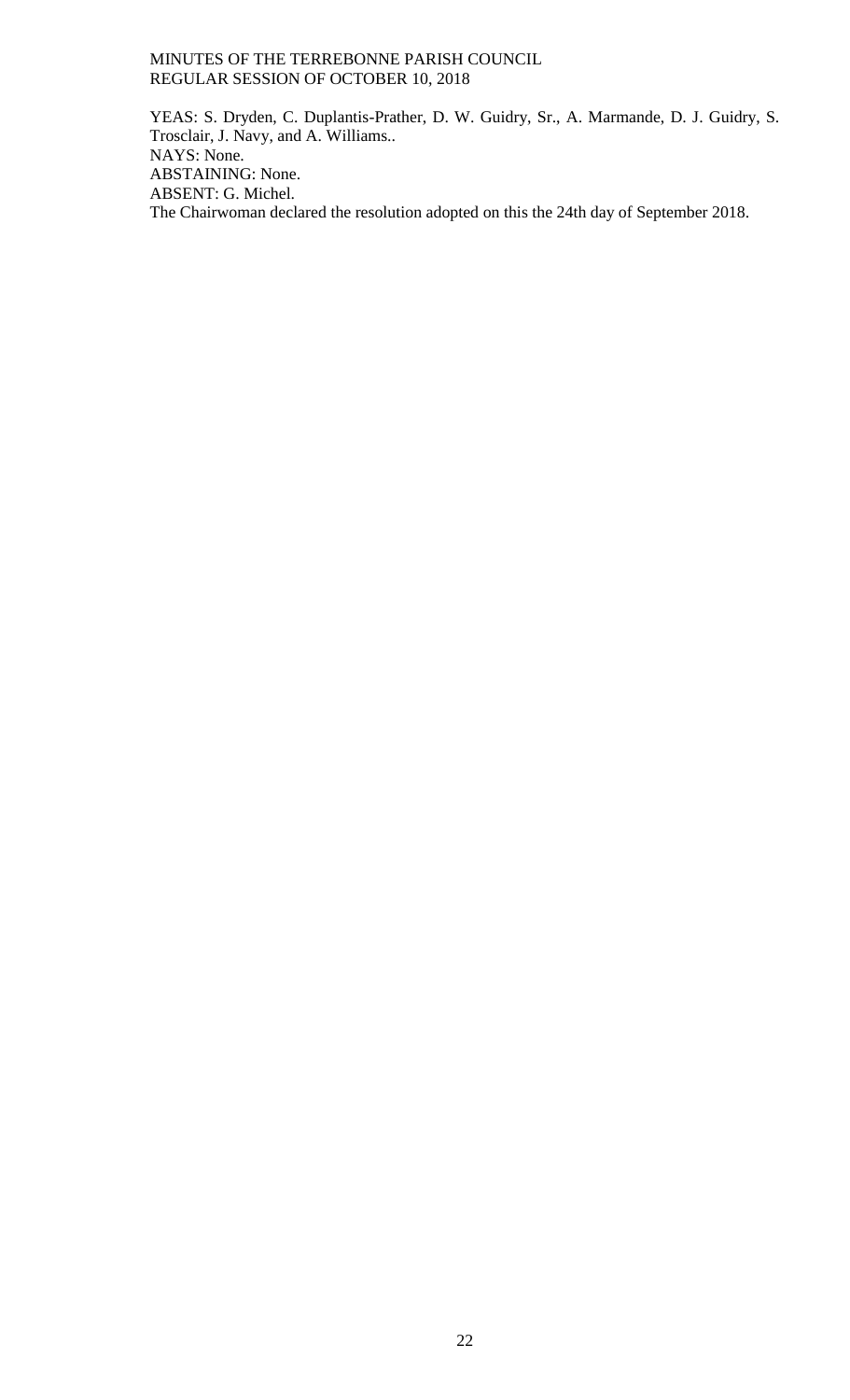Mr. D. W. Guidry, Sr. moved, seconded by Mr. D. J. Guidry, "THAT, the Budget & Finance Committee introduce an ordinance to amend the 2018 Adopted Operating Budget of the Terrebonne Parish Consolidated Government for the following items and to provide for related matters:

- I. Juvenile Detention, \$17,641
- II. FTA Grant, \$10,032
- III. FTA-City of Thibodaux, \$3,630
- IV. General Fund-Housing & Human Services, \$7,500

and call a public hearing on said matter on October 24, 2018 at 6:30 p.m."

The Chairwoman called for the vote on the motion offered by Mr. D. W. Guidry, Sr. THERE WAS RECORDED: YEAS: S. Dryden, C. Duplantis-Prather, D. W. Guidry, Sr., A. Marmande, D. J. Guidry, S. Trosclair, J. Navy, A. Williams and G. Michel. NAYS: None. ABSENT: None. The Chairwoman declared the motion adopted.

Mr. G. Michel moved, seconded by Mr. S. Dryden, "THAT, the Budget & Finance Committee approve the co-sponsorship request from Mr. Thomas Nolan for Oakshire Halloween in the park on October 31, 2018."

The Chairwoman called for the vote on the motion offered by Mr. G. Michel. THERE WAS RECORDED: YEAS: S. Dryden, C. Duplantis-Prather, D. W. Guidry, Sr., A. Marmande, D. J. Guidry, S. Trosclair, J. Navy, A. Williams and G. Michel. NAYS: None. ABSENT: None. The Chairwoman declared the motion adopted.

A review of the proposed 2019 Budget began on the following funds/departmental budgets:

Chief Finance Officer K. Mauldin explained that the budget hearing process will be held on bi-weekly on Mondays until the budget is adopted in December (2018); stating that all changes and suggestion can be made at that time.

- **a) Parish Council (Fund 115-111; Sm. Bk. 13; Big Bk. 6) –** Chief Finance Officer Kandace Mauldin presented the proposed 2019 Budget noting that Ordinance No. 8257, adopted in January 2013 established new salaries for the Council Members and Council Chair. (Parish Code, Section 2-51). Council Members, \$1,055.58 to \$1,422.00. Council Chair, \$1,187.53 to \$1,600.00. (NO ACTION TAKEN)
- **b) Council Clerk (Fund 151-115; Sm. Bk. 15; Big Bk. 8) -** Chief Finance Officer Kandace Mauldin highlighted the proposed 2019 Budget explaining that there were no significant changes. (NO ACTION TAKEN)
- **c) City Court (Fund 151-120; Sm. Bk. 18; Big Bk. 11) –** Chief Finance Officer Kandace Mauldin summarized the proposed 2019 Budget stating that there were no significant changes. (NO ACTION TAKEN)
- **d) District Court (Fund 151-121; Sm. Bk. 20; Big Bk. 12) –** Chief Finance Officer Kandace Mauldin reviewed the proposed 2019 Budget highlighting that there were no significant changes. (NO ACTION TAKEN)
- **e) Parish President (Fund 151-131; Sm. Bk. 27; Big Bk. 18 ) –** Chief Finance Officer Kandace Mauldin presented the proposed 2019 Budget noting that under Personnel: In January 2013, Ordinance No. 8258 established the compensation of the Parish President effective upon the term beginning in 2016, as authorized by Section 3-08 of the Parish Home Rule Charter. The annual salary is computed as the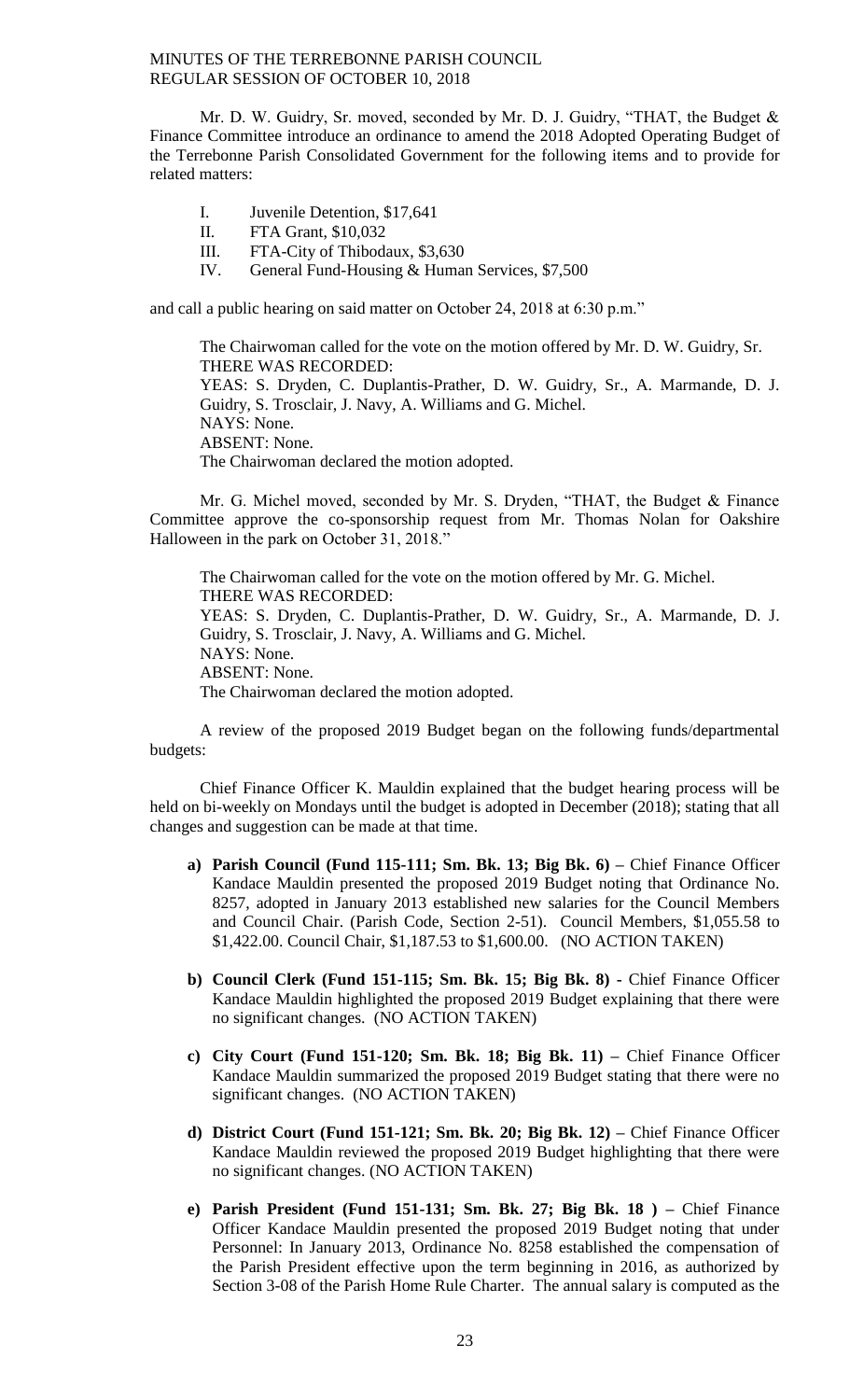average salary of the Parish Sheriff, Clerk of Court and Assessor; as certified annually by the Human Resources Director. Also they are adding one (1) Grant Writer, Grade 206. Under Capital: (PEG) – \$127,668. Council Meeting Room Upgrade, \$81,068, Two (2) large monitors, \$2,600, Two (2) Atmos Inferno, \$3,000, Sony Camera and lens, \$8,000, Two (2) Tripods, \$3,000 and One (1) Dodge Durango, \$30,000. (NO ACTION TAKEN)

Upon questioning from Committee Members, Chief Finance Officer K. Mauldin explained that the grant writer will be a full-time employee with the ability to write grants for any departments within Terrebonne Parish; stating that the salary for the grant writer's salary may be reimbursable under certain grants.

Parish President G. Dove explained that the grant writer will be used for any types of grants that may become available to Terrebonne Parish.

Upon questioning from Committee Member S. Trosclair pertaining to the renovations (budgetary numbers) to the Council meeting room, Chief Finance Officer K. Mauldin explained that the Information Technology Department (IT) is handling the upgrades; stating that she will forward all quotes and information to the Council.

- **f) Finance/Accounting (Fund 151-151; Sm. Bk. 32; Big Bk.22) –** Chief Finance Officer Kandace Mauldin summarized the proposed 2019 Budget stating that there were no significant changes. (NO ACTION TAKEN)
- **g) Finance/Customer Service (Fund 151-152; Sm. Bk. 35; Big Bk. 24) -** Chief Finance Officer Kandace Mauldin reviewed that the proposed 2019 Budget highlighting that there were no significant changes. (NO ACTION TAKEN)

Upon questioning from Committee Member J. Navy pertaining to the Mail Carrier/Clerk grade level and change of duties, Chief Finance Officer K. Mauldin explained that they will review the rate of pay and the grade for the Field Tech I position.

**h) Legal Services (Fund 151-157; Sm. Bk. 37; Big Bk. 26)** – Chief Finance Officer Kandace Mauldin presented the proposed 2019 Budget noting that Parishwide legal fees, which are not all included in the General Fund, are reflected as follows: General 2019 estimated at \$792,771, Litigation 2019 estimated at \$663,734. Legal Assistance to low-income persons, \$30,000, Southeast LA Legal Services, same as 2018. Note: BP Legal Fees are not included in the above graph listed on page 38. (NO ACTION TAKEN)

Upon questioning from Committee Member G. Michel pertaining to the increase in legal fees and the possibly of the Legal Department being staffed in-house, Chief Finance Officer K. Mauldin explained that they have discussed bringing the Legal Department inhouse and they can further research this matter and determine if it may be feasible and/or more economical.

Parish President G. Dove explained that his Administration inherited a number of lawsuits and litigations that were unresolved which in turn has increased the legal fees for the parish.

Committee Member D. W. Guidry, Sr. questioned the increase in the legislative fees for the Legal Department, to which Chief Finance Office K. Mauldin, responded by saying that a budget amendment was made and she will provide the Council with the details of this amendment.

**i) Planning Department/Admin/Zoning (Fund 151-193; Sm. Bk. 39; Big Bk. 27)** - Chief Finance Officer Kandace Mauldin highlighted the proposed 2019 Budget stating that under Personnel: they are eliminating a Part-time GIS Manager, Grade 210. Under Capital: they are requesting One (1) Computer, \$1,500 and Two (2) HD Monitors, \$1,000. (NO ACTION TAKEN)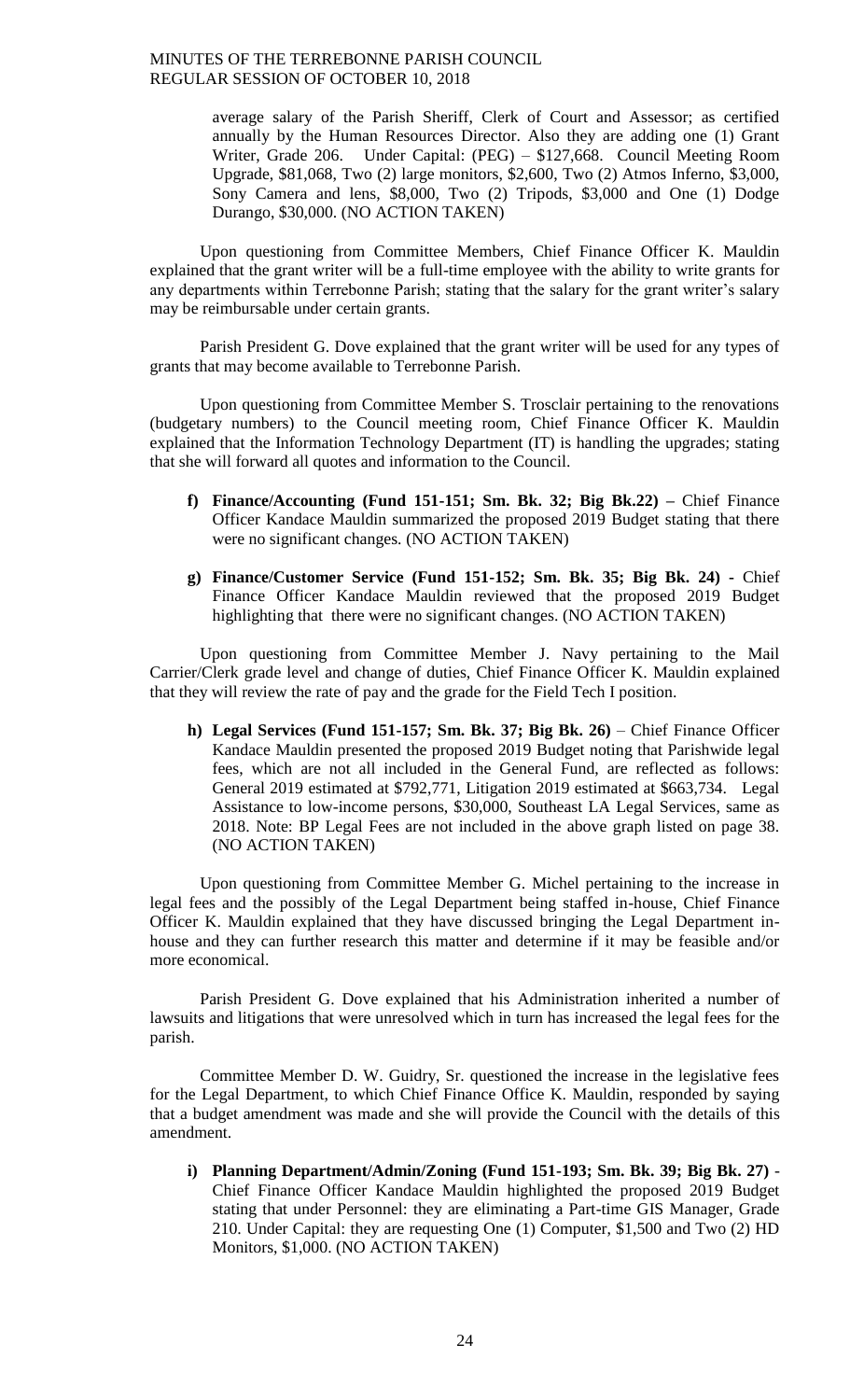Upon questioning from Committee Member G. Michel pertaining to the GIS Department, Planning and Zoning Director C. Pulaski explained that the GIS Manager is from the Utilities Department and most of the GIS mapping is performed in-house.

- **j) Planning Department/Code Violation/Compliance (Fund 151-195; Sm. Bk. 44; Big Bk. 32)** - Chief Finance Officer Kandace Mauldin summarized the proposed 2019 Budget highlighting that there were no significant changes. (NO ACTION TAKEN)
- **k) Coroner's Office (Fund 151-205; Sm. Bk.47/286; Big Bk. 35)** Chief Finance Officer Kandace Mauldin presented the proposed 2019 Budget explaining that Under Capital, they are requesting One (1) new vehicle, \$22,011. (NO ACTION TAKEN)
- **l) Health and Welfare (Fund 151-409; Sm. Bk. 52; Big Bk. 41)** Chief Finance Officer Kandace Mauldin highlighted the proposed 2019 Budget noting stating that the Veterans Homeless Shelter, \$15,000, same as 2018. Lenox Hotard Post #31 (American Legion) operating, \$30,000, same as 2018. Houma-Terrebonne Marine Corps League, \$25,000. (NO ACTION TAKEN)

Upon questioning, Parish President G. Dove explained that the Marine Corps building is in need of repairs and the parish is allocating \$25,000 for the renovations.

Upon questioning from Committee Member G. Michel pertaining to the Council on Aging helping to renovate the American Legion building, Parish President G. Dove explained that the funding for the aforementioned project is still being reviewed.

- **m) Planning Department/Museums (Fund 151-560; Sm. Bk. 56; Big Bk. 44)** Chief Finance Officer Kandace Mauldin summarized the proposed 2019 Budget highlighting that they have self generated revenue through the gift shop, concessions, commissions, rentals, admissions, membership fees and donations are projected for 2019 at \$700. Publicity and promotions, \$2,000. Capital, \$15,000 for improvements to replace the original carpet in the building. (NO ACTION TAKEN)
- **n) Publicity (Fund 151-651; Sm. Bk. 58; Big Bk. 46)** Chief Finance Officer Kandace Mauldin summarized the proposed 2019 Budget highlighting that the Holiday Expenses/Parades, \$40,000, same as 2018. Beautification Program, \$10,000, same as 2018. Youth Advisory Committee, \$10,000, same as 2018, cosponsorships of various events, same as 2018, Rougarou Festival, \$20,000, \$10,000 decrease. Youth Empowering Youth Program, \$10,000, same as 2018, Voice of the Wetlands, \$10,000, same as 2018, DJ Juice Fest, \$10,000, Seafood Festival, \$10,000, Various after school programs, \$65,000, Senior Olympics, \$10,000. (NO ACTION TAKEN)

Committee Members A. Williams and J. Navy requested that the Youth Empowering Youth Program be changed to the elderly program that will be implemented.

Committee Member D. W. Guidry, Sr. inquired about whether or not there is a calculation and/or scoring system to determine the impact of festivals to the local economy.

Discussion ensued with several Committee members explaining that festivals are inclusive for the entire parish not individual districts; noting that promoting Terrebonne Parish is a concept that increases overall revenue.

Upon questioning from Committee Member S. Trosclair pertaining to the various after school programs, Chief Finance Officer K. Mauldin explained that Cooperative Endeavor Agreements will need to be executed for each of the programs.

**o) Economic Development/Other (Fund 151-652; Sm. Bk. 59; Big Bk. 47)** - Chief Finance Officer Kandace Mauldin presented the proposed 2019 Budget noting that the South Central Planning Commission fees are as follows: \$42,845, Regional Membership, \$17,780, Economic Development "Regional" Revolving Loan Fund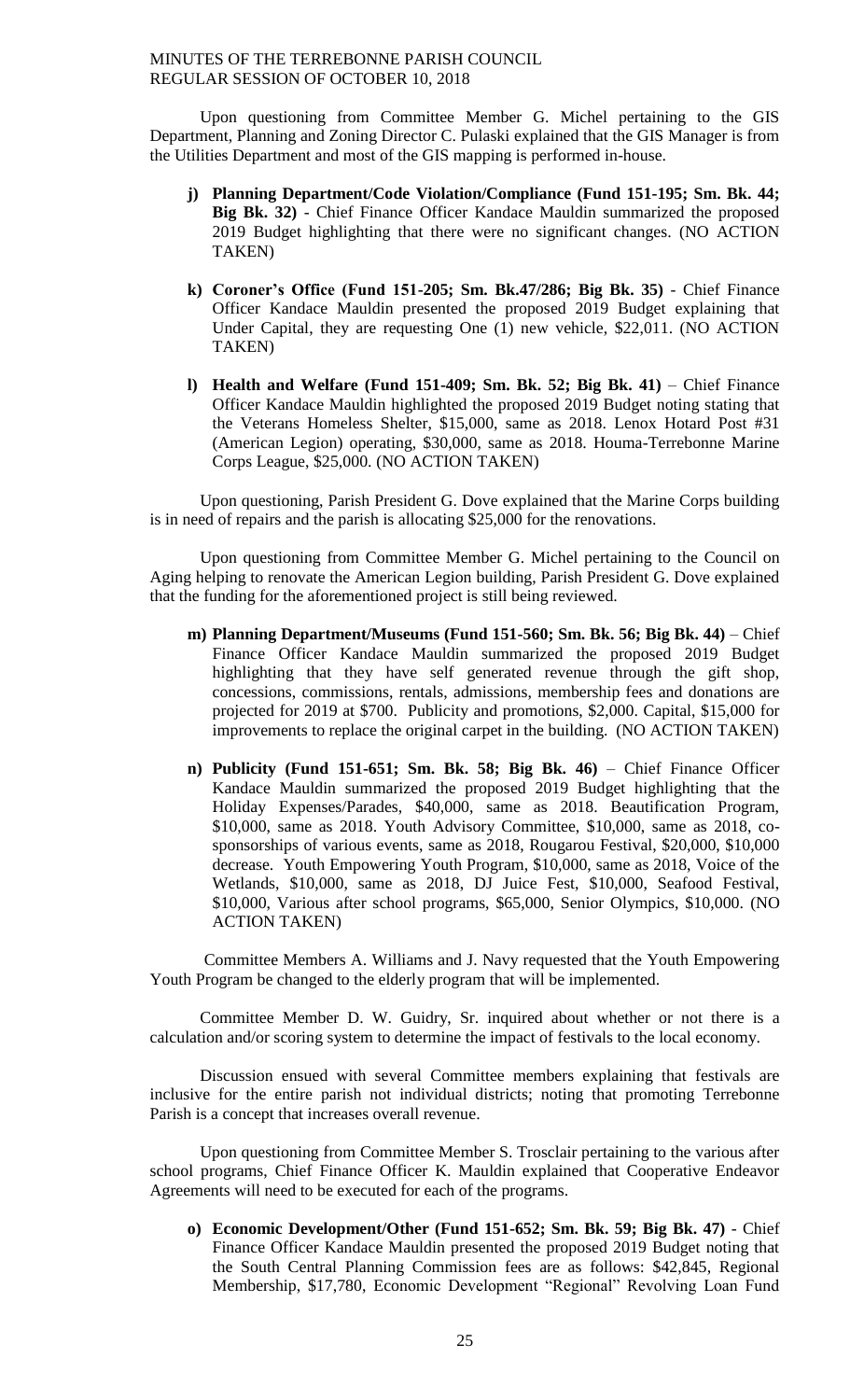Administration, \$38,000, Local match for Urban System Grant Administration, TEDA, \$335,000. They are requesting additional funding (\$37,500) for TEDA to help with small business loans. African American Museum, \$15,000, same as 2018. (NO ACTION TAKEN)

**p) Planning Department/Marina (Fund 151-680; Sm. Bk. 65; Big Bk. 53) –** Chief Finance Officer Kandace Mauldin highlighted the proposed 2019 Budget stating that Under Capital, they are requesting \$15,000 for improvements to the dock and the marina. (NO ACTION TAKEN)

Upon questioning from Committee Member C. Duplantis-Prather pertaining to other services and charges, Chief Finance Officer explained that the funding allocated to other services are for any charges for quick repairs and for the person employed at the marina.

Planning and Zoning Director C. Pulaski explained that the improvements to the marina will be to the dock boards; noting that the dock boards had not been replaced since 2012.

**q) Juvenile Detention Center (Fund 202-122; Sm. Bk. 75; Big Bk.60) -** Chief Finance Officer Kandace Mauldin summarized the proposed 2019 Budget highlighting that Ad valorem taxes are levied 20 years through a .98-mill tax renewed by voters on November 16, 2018 (2013-2032), and .96 mills through special state legislation (RS 15:1099), renewed November 16, 2013 (2013-2032). \$1,854,182 is proposed for 2019. Revenue generated from housing state DCO juveniles and from the Office of Youth Development is estimated at \$50,000 for 2019. Revenue generated from housing out of parish juveniles is estimated at \$300,000 for 2019. General Fund Supplement, \$463,000, a decrease of \$262,000. Single Point Assessment and Resource Center (SPARC) - \$250,000, transfers to Criminal Court Fund. Coupled with the state-of-the-art Detention Center will result in lowering the incidence of juvenile detention, reduce recidivism, lower the costs and enable youth offenders to become permanent productive members of society. Under Personnel: they are adding two (2) Juvenile Care Associates, Grade 104 and they are eliminating three (3) part-time Juvenile Care Associates, Grade 104 and one (1) part-time Facilities Maintenance Assistant, Grade 101. The personnel changes have been mandated by the State of Louisiana. (NO ACTION TAKEN)

Upon questioning from Committee Member S. Dryden inquired about the effectiveness of SPARC Program and whether or not there is data that would reflect the notable changes, Chief Finance Officer K. Mauldin explained that Criminal Court Fund is the parties responsible for the SPARC Program and they will be able to answer all questions pertaining to the program when the budget is reviewed at a future meeting.

- **r) Finance/Purchasing Warehouse (Fund 380-154; Sm. Bk. 187; Big Bk. 437)** Chief Finance Officer Kandace Mauldin reviewed the proposed 2019 Budget explaining that the Purchasing Division is funded by an allocation charge to all departments that process purchase orders and requisitions and 6% of adjudicated property sales. Total allocated revenues projected for 2019, \$862,562. Under Capital, they are requesting, building repairs, \$40,000 and concrete/cement slab, \$15,000. (NO ACTION TAKEN)
- **s) Finance/Information Technology (Fund 390-192; Sm. Bk. 189; Big Bk. 448)** Chief Finance Officer Kandace Mauldin explained the proposed 2019 Budget highlighting that the Information Systems Fund derives revenues from the departments that it services. 2019 projected user fees, \$2,175,909. Under Personnel: they are eliminating tow (2) Part-time Videographer/Broadcast Operators, Grade 106. They are adding two (2) Video/Broadcast Operators, Grade 106 and one (1) Software Developer Analyst, Grade 209. Under Capital (\$13,500), they are requesting three (3) Desktop computers, \$7,500 and two (2) Laptop computers, \$6,000. (NO ACTION TAKEN)

Mr. D. W. Guidry, Sr. moved, seconded by Mr. A. Marmande, "THAT, there being no further business to come before the Budget & Finance Committee, the meeting be adjourned."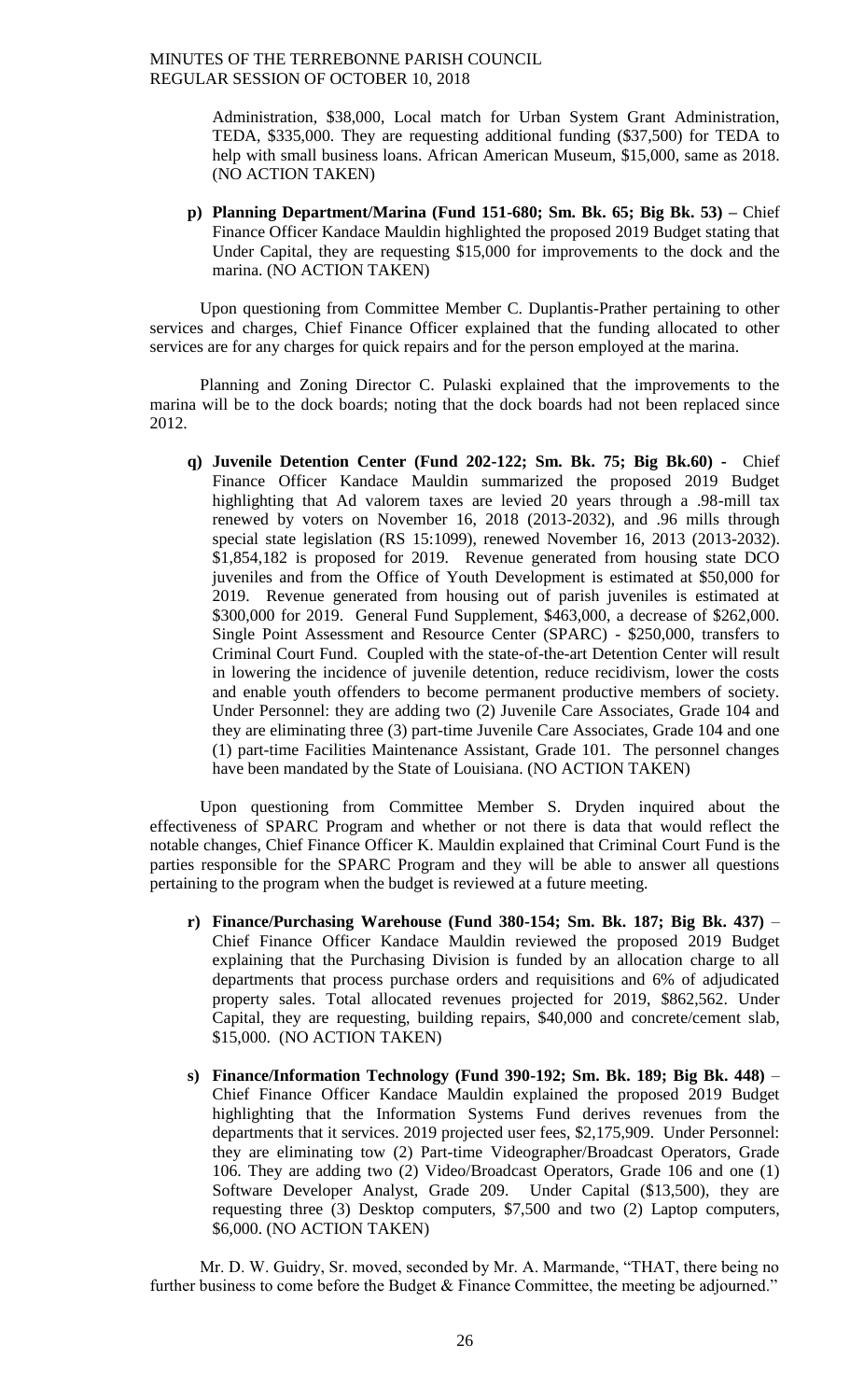The Chairwoman called for the vote on the motion offered by Mr. D. W. Guidry, Sr. THERE WAS RECORDED:

YEAS: S. Dryden, C. Duplantis-Prather, D. W. Guidry, Sr., A. Marmande, D. J. Guidry, S. Trosclair, J. Navy, A. Williams and G. Michel.

NAYS: None.

ABSENT: None.

The Chairwoman declared the motion adopted and the meeting was adjourned at 6:22 p.m.

Arlanda J. Williams, Chairwoman

Tammy E. Triggs, Sr. Minute Clerk

Ms. A. Williams moved, seconded Mr. G. Michel, "THAT the Council accept and ratify the minutes of the Budget and Finance Committee meeting held on October 8, 2018."

The Chairman called for a vote on the motion offered by Ms. A. Williams. THERE WAS RECORDED: YEAS: S. Dryden, C. Duplantis-Prather, D. W. Guidry, Sr., A. Marmande, D. J. Guidry, S. Trosclair, J. Navy, A. Williams, and G. Michel. NAYS: None. ABSENT: None. The Chairman declared the motion adopted.

Mr. D. J. Guidry moved, seconded by Mr. G. Michel, "THAT the Council approve the following street light list:

### **STREET LIGHT LIST 10-10-18**

INSTALL SEVEN (7) STREET LIGHTS ON "HIGH LAND DEVELOPMENT" EXTENSION OF "INDUSTRIAL AVENUE A" AS PER ORDINANCE 9007; ENTERGY; RLD 3A; JOHN NAVY; DISTRICT 1

INSTALL TWO (2) 250 WATT STREET LIGHTS ON HIGHWAY 315 BETWEEN ST. MICHEL PLANTATION COURT AND ST. ELOI CHURCH (NEAR INSHORE & OFFSHORE BORROW PITS); RLD #10; SLECA; AL MARMANDE; DISTRICT 7."

The Chairman called for a vote on the motion offered by Mr. D. J. Guidry. THERE WAS RECORDED: YEAS: S. Dryden, C. Duplantis-Prather, D. W. Guidry, Sr., A. Marmande, D. J. Guidry, S. Trosclair, J. Navy, A. Williams, and G. Michel. NAYS: None. ABSENT: None. The Chairman declared the motion adopted.

Ms. A. Williams moved, seconded by Mr. D. W. Guidry, Sr., "THAT the Council open nominations for vacant positions on the Terrebonne Parish Youth Advisory Council, nominate Ms. Cassidy My Trinh Nguyen, Ms. Carlie Hay, Ms. Kylie Domangue, and Ms. Katherine Cazayoux (Vandebilt Catholic), close nominations, that a voice vote of the Council be taken to determine who will fill said Council appointment vacancy, and to hold nominations open for two weeks for the remaining vacant positions on the aforementioned board."

The Chairman called for a vote on the motion offered by Ms. A. Williams. THERE WAS RECORDED: YEAS: S. Dryden, C. Duplantis-Prather, D. W. Guidry, Sr., A. Marmande, D. J. Guidry, S. Trosclair, J. Navy, A. Williams, and G. Michel. NAYS: None. ABSENT: None. The Chairman declared the motion adopted.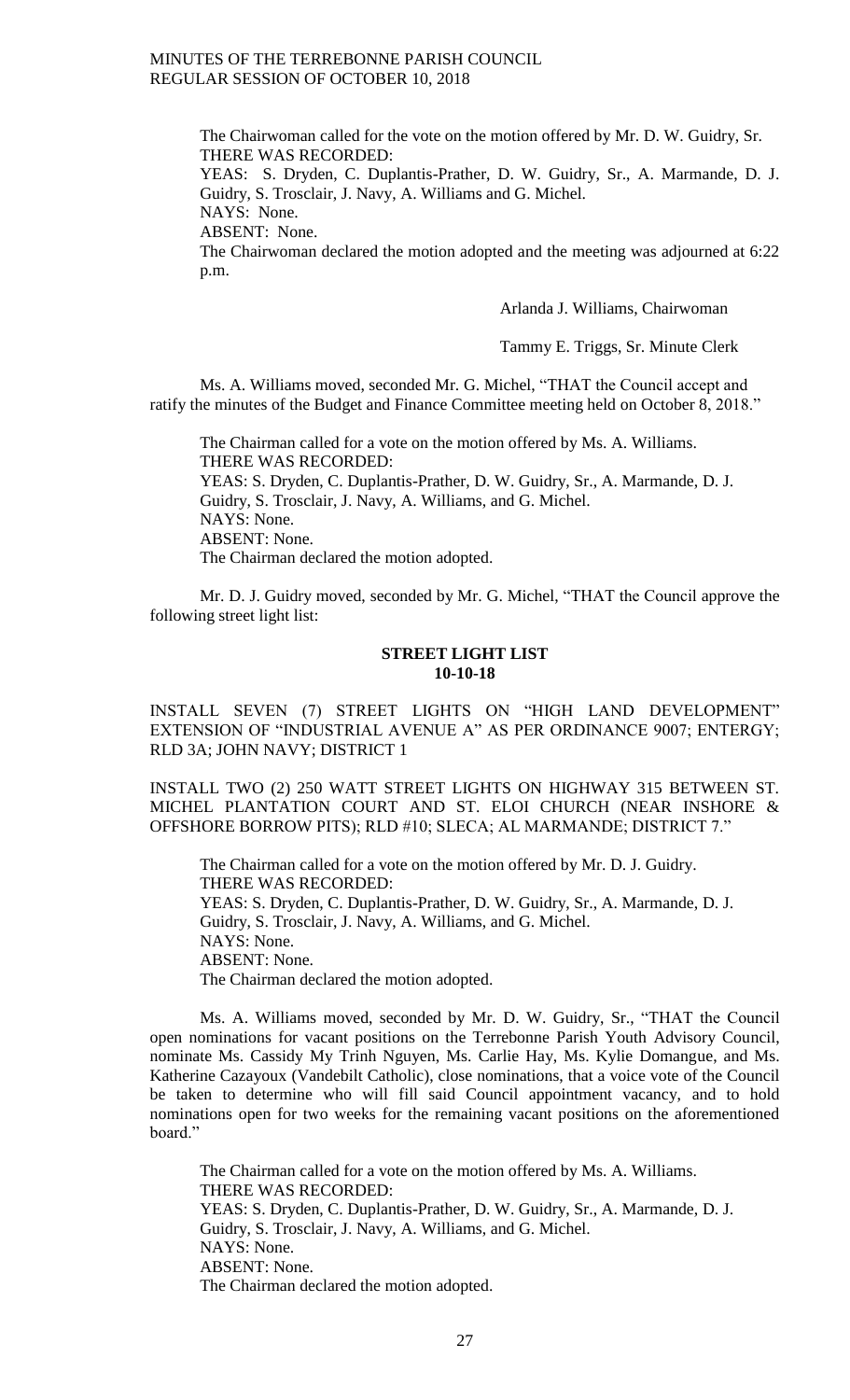Voting to appoint Ms. Nguyen C. Duplantis-Prather A. Marmande D. J. Guidry G. Michel Voting to appoint Ms. Hay

S. Dryden C. Duplantis-Prather A. Marmande S. Trosclair J. Navy A. Williams G. Michel

Voting to appoint Ms. Domangue D. W. Guidry, Sr.

Voting to appoint Ms. Cazayoux S. Dryden D. W. Guidry, Sr. D. J. Guidry S. Trosclair J. Navy A. Williams

Minute Clerk K. Hampton announced the votes tallied for the two vacancies on the Terrebonne Parish Youth Advisory Council (Vandebilt Catholic) and they were recorded as follows: four (4) votes for Ms. Cassidy My Trinh Nguyen, seven (7) votes for Ms. Carlie Hay, one (1) vote for Ms. Kylie Domangue, and six (6) votes for Ms. Katherine Cazayoux.

The Chairman announced that, as per the above voice vote, Ms. Carlie Hay and Ms. Katherine Cazayoux are appointed to serve on the Terrebonne Parish Youth Advisory Council.

Mr. A. Marmande moved, seconded by Ms. C. Duplantis-Prather, "THAT the Council hold nominations open for two weeks for the one expiring term on the Houma-Terrebonne Airport Commission."

The Chairman called for a vote on the motion offered by Mr. A. Marmande. THERE WAS RECORDED: YEAS: S. Dryden, C. Duplantis-Prather, D. W. Guidry, Sr., A. Marmande, D. J. Guidry, S. Trosclair, J. Navy, A. Williams, and G. Michel. NAYS: None. ABSENT: None. The Chairman declared the motion adopted.

It was at this time (7:55 p.m.) that Mr. G. Michel was recorded as leaving the proceedings.

Mr. J. Navy moved, seconded by Ms. A. Williams, "THAT the Council open nominations for the one expiring term on the Recreation District No. 3 Board, nominate Ms. Brenda Lavoi, close nominations, reappoint Ms. Lavoi to serve another term on the aforementioned board, and to hold nominations open for two weeks for the one vacancy to fill an unexpired term on the aforementioned board."**\*(MOTION VOTED ON AFTER DISCUSSION)**

Council Member J. Navy stated that he would support the reappointment of Mrs. Lavoi and that he would be looking to improve representation of the Council Districts served by Recreation District No. 3 on the Recreation District No. 3 Board.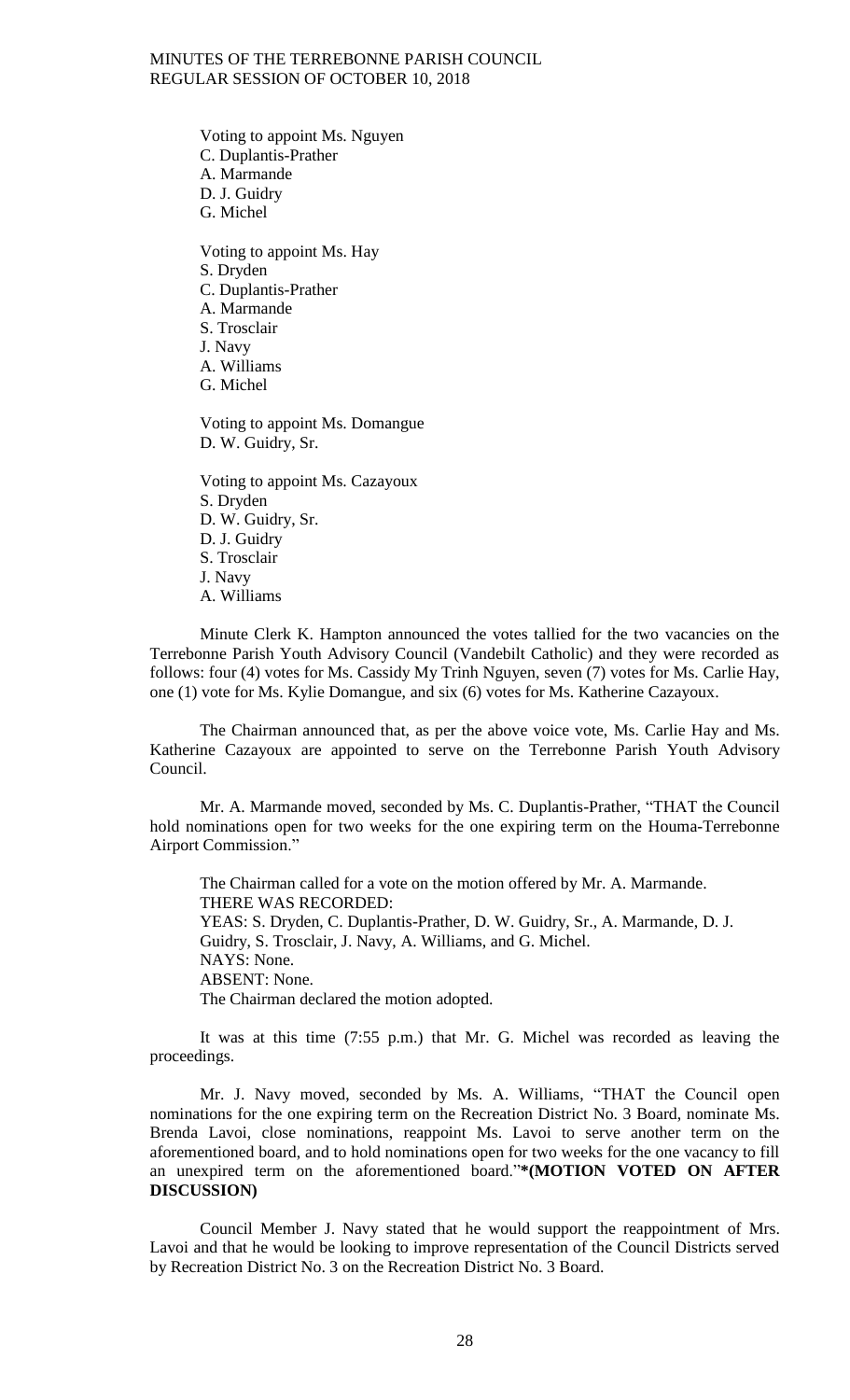\*The Chairman called for a vote on the motion offered by Mr. J. Navy. THERE WAS RECORDED: YEAS: S. Dryden, C. Duplantis-Prather, D. W. Guidry, Sr., A. Marmande, D. J. Guidry, S. Trosclair, J. Navy, and A. Williams. NAYS: None. ABSENT: G. Michel. The Chairman declared the motion adopted.

Mr. A. Marmande moved, seconded by Ms. A. Williams, "THAT the Council open nominations for the one expiring term on the Recreation District No. 10 Board, nominate Mr. Danny Constant, close nominations, and reappoint Mr. Constant to serve another term on the aforementioned board."

The Chairman called for a vote on the motion offered by Mr. A. Marmande. THERE WAS RECORDED: YEAS: S. Dryden, C. Duplantis-Prather, D. W. Guidry, Sr., A. Marmande, D. J. Guidry, S. Trosclair, J. Navy, and A. Williams. NAYS: None. ABSENT: G. Michel. The Chairman declared the motion adopted.

Mr. D. W. Guidry, Sr. moved, seconded by Mr. A. Marmande, "THAT the Council open nominations for expiring terms on the Coastal Zone Management and Restoration Advisory Committee, nominate Mr. Mickey Thomas (Marine Navigation), Ms. Angela Portier (Commerical Fishing), and Mr. Jeff DeBlieux (Parish President), close nominations, reappoint Mr. Thomas, Ms. Portier, and Mr. DeBlieux to serve another term on the aforementioned board, and to hold nominations open for two weeks for the one vacancy representing Recreational Fishing on the aforementioned board."

The Chairman called for a vote on the motion offered by Mr. D. W. Guidry, Sr. THERE WAS RECORDED: YEAS: S. Dryden, C. Duplantis-Prather, D. W. Guidry, Sr., A. Marmande, D. J. Guidry, S. Trosclair, J. Navy, and A. Williams. NAYS: None. ABSENT: G. Michel. The Chairman declared the motion adopted.

The Chairman announced that there were four expiring terms on the Downtown Development Corporation (one nominated by Chamber of Commerce, two by the Council, and one from Downtown Merchants), one expiring term on the Recreation District No. 7 Board, one expiring term on the Recreation District No. 3-A Board, one-expiring term on the Houma-Terrebonne Airport Commission, two expiring terms on the Municipal Civil Service Board (nominated by Nicholls State University President), two expiring terms on the Houma-Terrebonne Regional Planning Commission, two expiring terms on the Houma Area Convention and Visitors' Bureau (one nominated by a Civic Organization and one nominated by the Regional Military Museum), and one expiring term on the Coastal Zone Management and Restoration Advisory Committee.

Council Member C. Duplantis-Prather encouraged the public to have their pets spayed and neutered to help control the pet population and stated that funding was still available for free spay and neutering for cats through the Animal Shelter.

Council Member A. Marmande encouraged the public to attend the Bayou Dularge Knights of Columbus' Cajun Fair on October 19-20, 2018.

Council Member D. W. Guidry, Sr. encouraged those residents in Recreation District No. 2,3 who wished to voice their opinions regarding future additions or improvements for the recreation district to attend two public forums on Thursday October 18, 2018 from 6:00- 8:00 p.m. at the Lisa Park Gym and on Wednesday, October 24, 2018 from 7:00-9:00 at the Houma Terrebonne Civic Center.